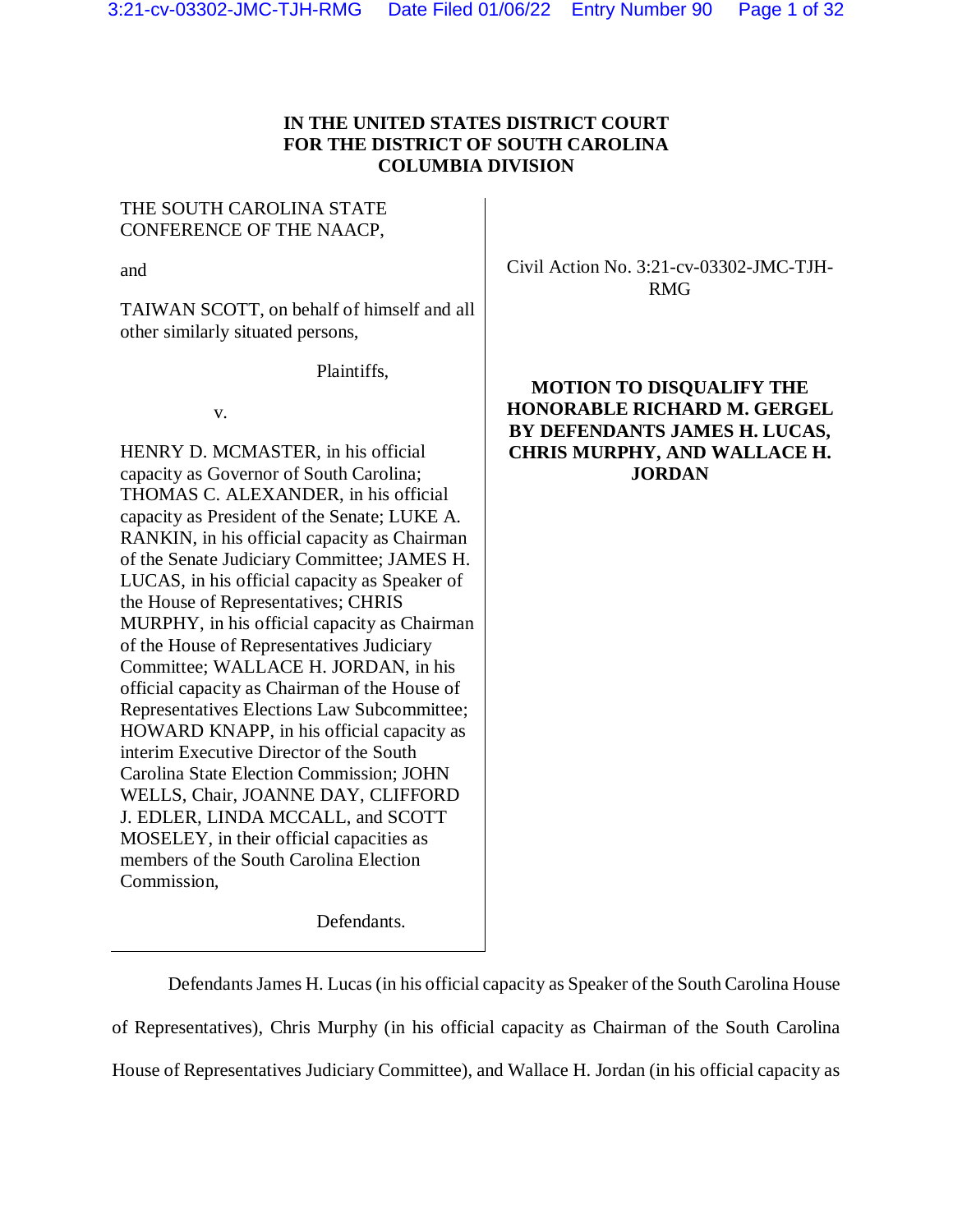Chairman of the South Carolina House of Representatives Redistricting Ad Hoc Committee) (collectively, the "**House Defendants**"), by and through undersigned counsel and pursuant to 28 U.S.C. § 455, hereby respectfully submit this Motion to Disqualify ("**Motion**") the Honorable Richard M. Gergel, United States District Judge for the District of South Carolina ("**Judge Gergel**"), from further service on this Panel.

## **BRIEF INTRODUCTION**

For over 230 years, the law has required judges to disqualify themselves from hearing and deciding cases under certain circumstances. The current disqualification statute, which now applies to all federal judges without exception, is written in clear and concise language. It unequivocally *requires* federal judges to *disqualify* themselves in any proceeding in which the judge's impartiality might *reasonably* be questioned. 28 U.S.C. § 455(a). As the United States Supreme Court has held, "[t]he goal of section 455(a) is to avoid even the *appearance* of partiality." *Liljeberg v. Health Servs. Acquisition Corp.*, 486 U.S. 847, 860 (1988) (emphasis added) (quoting *Health Servs. Acquisition Corp. v. Liljeberg*, 796 F.2d 796, 802 (5th Cir. 1986)). Thus, the "critical question presented by [Section 455(a)] 'is *not* whether the judge is impartial in fact. It is simply whether another, not knowing whether or not the judge is actually impartial, *might reasonably question his impartiality* on the basis *of all the circumstances*.'" *United States v. DeTemple*, 162 F.3d 279, 286 (4th Cir. 1998) (emphasis added) (quoting *Hathcock v. Navistar Int'l Transp. Corp.*, 53 F.3d 36, 41 (4th Cir. 1995); *Aiken Cnty. v. BSP Division of Envirotech Corp.*, 866 F.2d 661, 679 (4th Cir. 1989)). Furthermore, in his 2021 Year-End Report, United States Supreme Court Chief Justice John G. Roberts, Jr., emphasized judicial ethics and stated the following regarding "recusal obligations" of the federal bench: "We are duty-bound to strive for 100% compliance because public trust is essential, not incidental, to our function. Individually, judges must be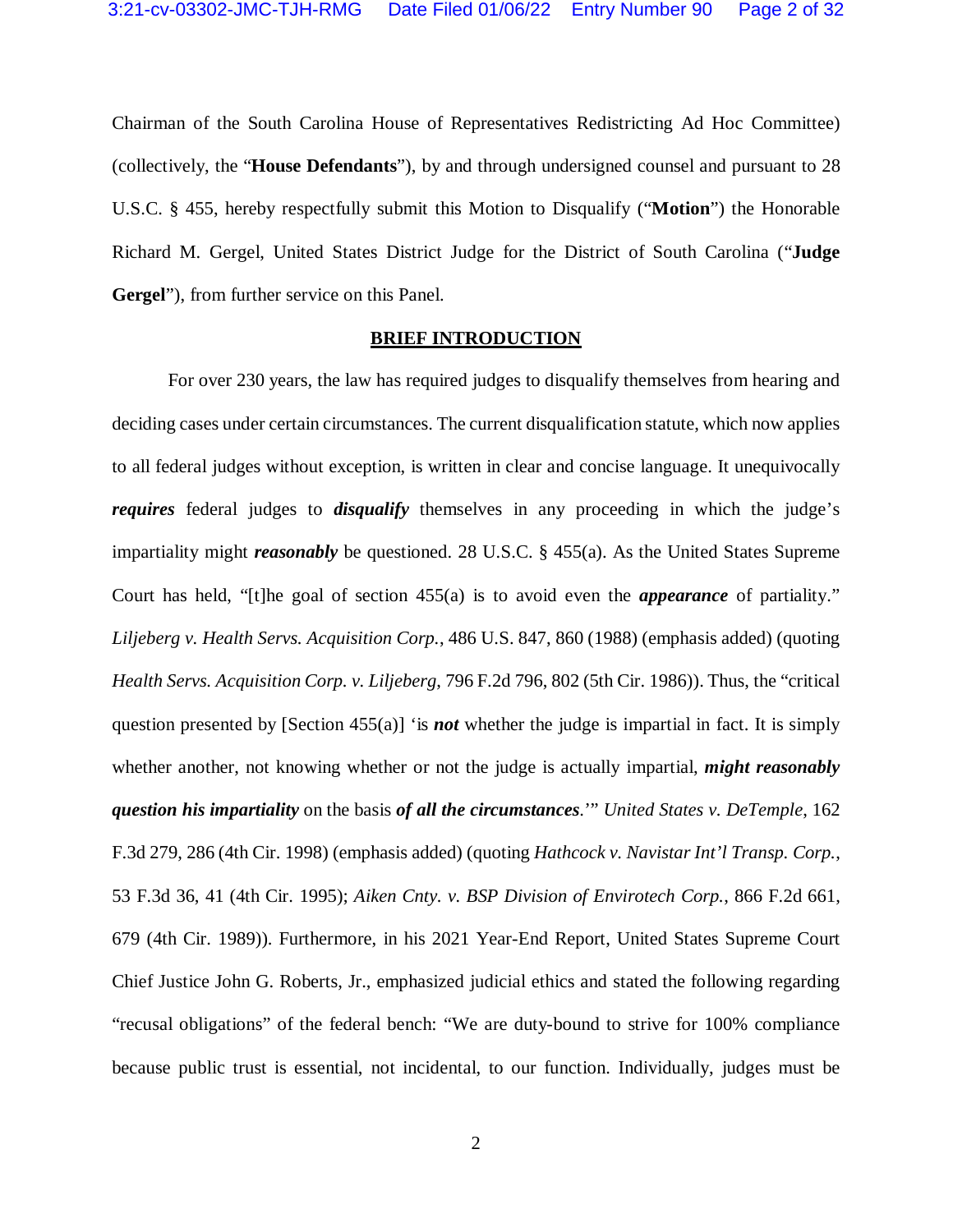scrupulously attentive to both the letter and spirit of our rules . . . ." Chief Justice John Roberts, *2021 Year-End Report on the Federal Judiciary* 3–4 (Dec. 31, 2021), *available at* https://www.supremecourt.gov/publicinfo/year-end/2021year-endreport.pdf.

# **RELEVANT FACTUAL BACKGROUND**

### **A.** *Procedural History*

On October 12, 2021, the South Carolina State Conference of the NAACP and Taiwan Scott, on behalf of himself and all other similarly situated persons (collectively, the "**Plaintiffs**"), filed their Complaint in this Court alleging three causes of action: (1) congressional malapportionment in violation of Article I, § 2 of the United States Constitution; (2) legislative malapportionment in violation of the Fourteenth Amendment of the United States Constitution; and (3) deprivation of the freedom of association in violation of the First and Fourteenth Amendments of the United States Constitution. ECF No. 1. The following timeline of events occurred thereafter:

- On October 15, 2021, Plaintiffs filed a Motion for a Three-Judge Panel, pursuant to 28 U.S.C. § 2284(a). ECF No. 17.
- The House Defendants filed a Response in Opposition to Plaintiffs' Motion for a Three-Judge Panel on October 19, 2021. ECF No. 18.
- On October 21, 2021, Plaintiffs filed a Reply to the House Defendants' Response in Opposition. ECF No. 24.
- Defendants Harvey S. Peeler and Luke A. Rankin (collectively, the "**Senate Defendants**") filed a Response in Opposition to Plaintiffs' Motion for a Three-Judge Panel on October 28, 2021. ECF No. 45. Likewise, Defendant Henry D. McMaster, in his official capacity as Governor of South Carolina, filed a Response in Opposition to the Plaintiffs' Motion for a Three-Judge Panel on October 28, 2021. ECF No. 47.
- On November 4, 2021, Plaintiffs filed a Reply to the Governor's and the Senate Defendants' Responses in Opposition. ECF No. 54.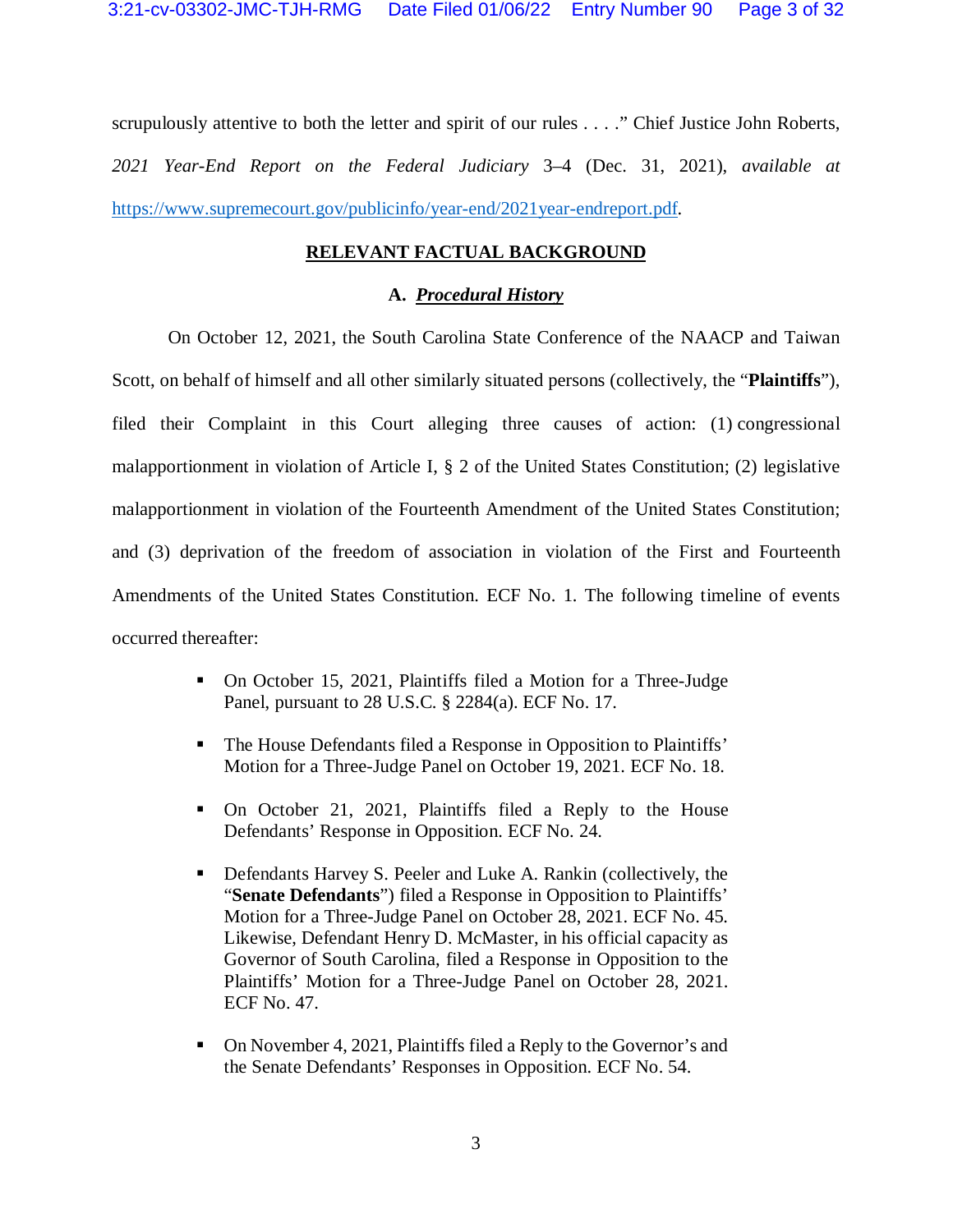- On November 12, 2021, the Honorable J. Michelle Childs, United States District Judge for the District of South Carolina ("**Judge Childs**"), granted, in part, the House Defendants' Motion to Stay, and stayed the case until January 18, 2022. ECF No. 63.
- On December 9, 2021, Judge Childs granted Plaintiffs' Motion for a Three-Judge Panel. ECF No. 70.
- On December 16, 2021, the Honorable Roger L. Gregory, Chief Judge of the United States Court of Appeals for the Fourth Circuit, designated the Honorable Toby J. Heytens, United States Circuit Judge of the Fourth Circuit, and Judge Gergel to serve as members on the Three-Judge Panel with Judge Childs (collectively, at times, the "**Panel**"). ECF No. 76.

In a status conference convened by the Panel on December 22, 2021, held on the record via telephone conference call, counsel for the parties discussed anticipated timelines and issues in the ongoing litigation with the Panel. During that status conference, Judge Childs after addressing the issue of whether motions to dismiss should be filed and how to handle those, stated: "I don't want to prejudge anything. But I'm going to defer to Judge Gergel who has tried these [redistricting] cases as a lawyer and who has also been on the panel [as] a judge, just to kind of get some synopsis of what his experience has been over these years because we all value our time." Ex. A (Transcript of Status Conference) at 5. Soon thereafter during that same conference, when discussing the timetable attendant to litigating the House, Senate, and yet-to-be enacted Congressional plans as perhaps three separate mini-trials, Judge Gergel stated after directing a question to Plaintiff's counsel about the status of the Congressional plans and being told that such a plan was not likely to be adopted until mid-January of 2022, that "[W]e've got plenty of work to do before them. You know, there's no reason to sit back. We can attack the House and Senate."<sup>1</sup> *Id.* at 7.

 $\overline{a}$ 

<sup>&</sup>lt;sup>1</sup> Judge Gergel did not identify or define the "we" to whom he referred and he did not explain what he meant by "attack the House and Senate."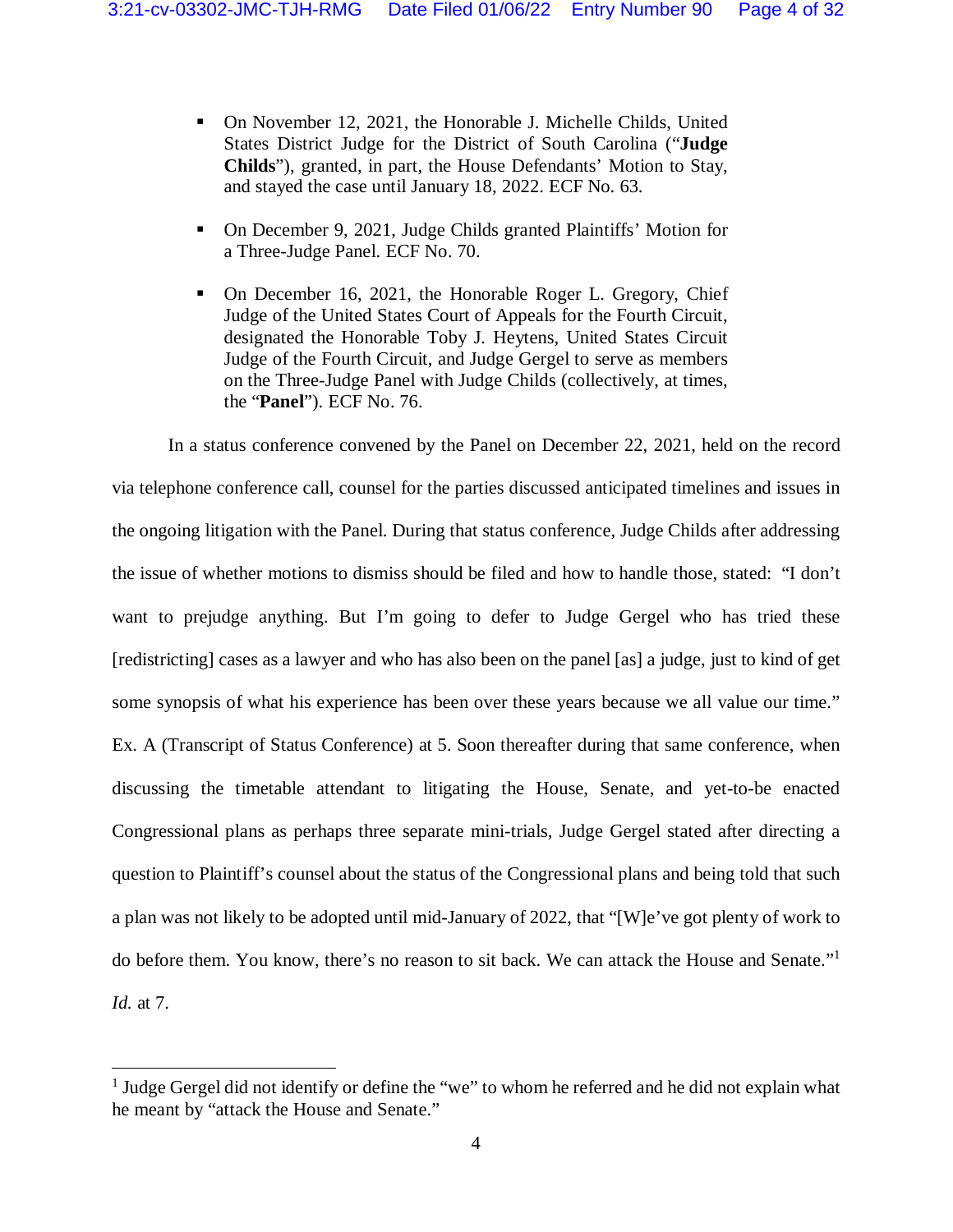Most recently, on December 23, 2021, Plaintiffs filed their Amended Complaint, alleging three causes of action: (1) racial gerrymandering in violation of Article I, § 2 of the United States Constitution; (2) intentional discrimination in violation of the Fourteenth Amendment of the United States Constitution; and (3) deprivation of the freedom of association in violation of the First and Fourteenth Amendments to the United States Constitution. ECF No. 84. The responsive filings are due by January 6, 2022.

### **B.** *Judge Gergel's Prior Roles as a Lead Attorney Advocate in Earlier Redistricting Cycles*

In redistricting litigation that occurred between 1995 and 1996—prior to his appointment on the bench—Judge Gergel served as lead counsel for multiple plaintiffs who successfully challenged the State House redistricting plan in *Smith v. Beasley*, 946 F. Supp. 1174 (D.S.C. 1996). Ex. B (*Backus* Disqualification Order) at 1, n.1. In *Smith*, Judge Gergel was opposed and adverse to then-Speaker of the House David H. Wilkins, then-Governor David M. Beasley, and then-Lieutenant Governor and Senate President Robert L. Peeler<sup>2</sup>, all of whom were members of the Republican Party. In redistricting litigation that occurred following the 2000 Census and prior to his appointment to the bench in 2010, Judge Gergel again served as lead counsel, representing James H. Hodges, in his official capacity as the Governor of South Carolina ("**Governor Hodges**"), a party in the hallmark case of *Colleton County Council v. McConnell*, 201 F. Supp. 2d 618 (D.S.C. 2002), *opinion clarified* (Apr. 18, 2002). The principal litigants in *Colleton County* were the Republican-controlled House and Senate, advocating for the redistricting plans passed by the legislature, and Governor Hodges, the Democratic Governor, who vetoed the legislature's plans and advocated for his competing plans. *See Colleton Cnty. Council*, 201 F. Supp. 2d at 656–

 $\overline{a}$ 

<sup>&</sup>lt;sup>2</sup> Robert L. Peeler is the brother of the formerly-named Defendant and former Senate President Harvey S. Peeler in this action.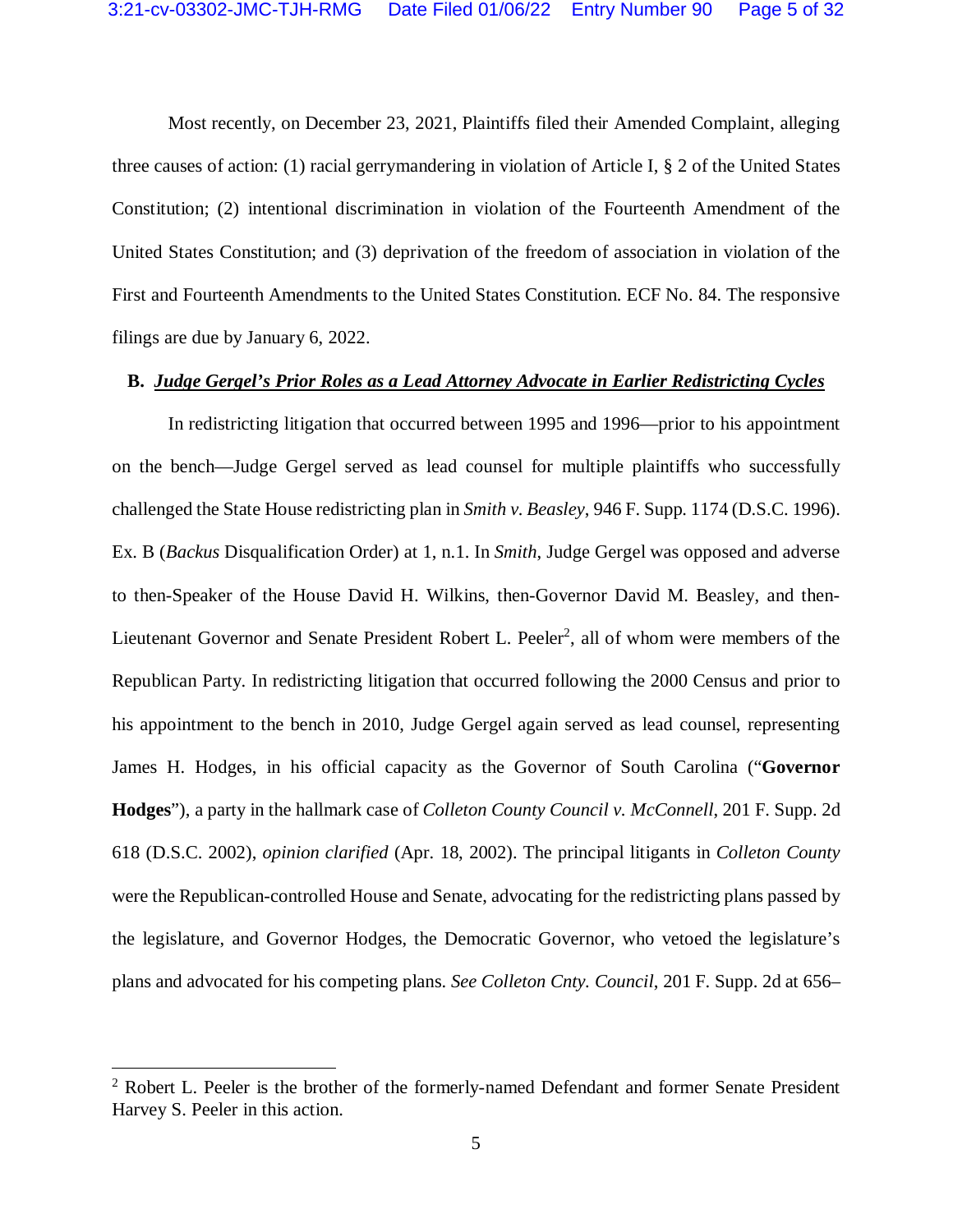57. Consequently, prior to his federal judicial appointment, Judge Gergel served as lead counsel and attorney advocate in both *Smith* and *Colleton County*, with a singular focus in opposition to redistricting plans passed by a Republican-controlled legislature—and he took positions similar to those advanced by the Plaintiffs in this litigation.

## **C.** *Judge Gergel's Disqualification in* **Backus**

In redistricting litigation following the 2010 Census, Judge Gergel was designated one member of the three judge-panel in *Backus v. South Carolina*, 857 F. Supp. 2d 553 (D.S.C.), *aff'd*, 568 U.S. 801 (2012). The principal litigants in *Backus* alleged violations of the Voting Rights Act and the Fourteenth Amendment by the Republican-controlled House and Senate and Republican Governor "Nikki" Haley (collectively, "**the** *Backus* **Defendants**"). Upon filing of a motion to disqualify by the *Backus* Defendants, Judge Gergel granted the motion and recused himself on the grounds that his impartiality might reasonably be questioned using the standard set forth by 28 U.S.C. § 455(a). Ex. B (*Backus* Disqualification Order).

In his order, Judge Gergel acknowledged the view espoused by the motion "that the various South Carolina legislative reapportionment cases are closely linked, with similar legal and factual disputes, overlapping witnesses and common disputed legislative districts." *Id.* at 4. He further acknowledged that his service as "a lead attorney (and for some parties an adversarial attorney) in the allegedly related litigation [i.e. *Colleton County*] . . . might create an appearance of partiality and lessen the public's confidence in the independence and integrity of the judiciary" if he were to serve on the three-judge panel in *Backus*. *Id.* Finally, and perhaps most importantly, Judge Gergel conceded "that state legislative reapportionment cases constitute some of the most sensitive and intrusive litigation involving federal judicial review of state political and legislative processes, making it particularly important that all participants and the public have confidence in the fairness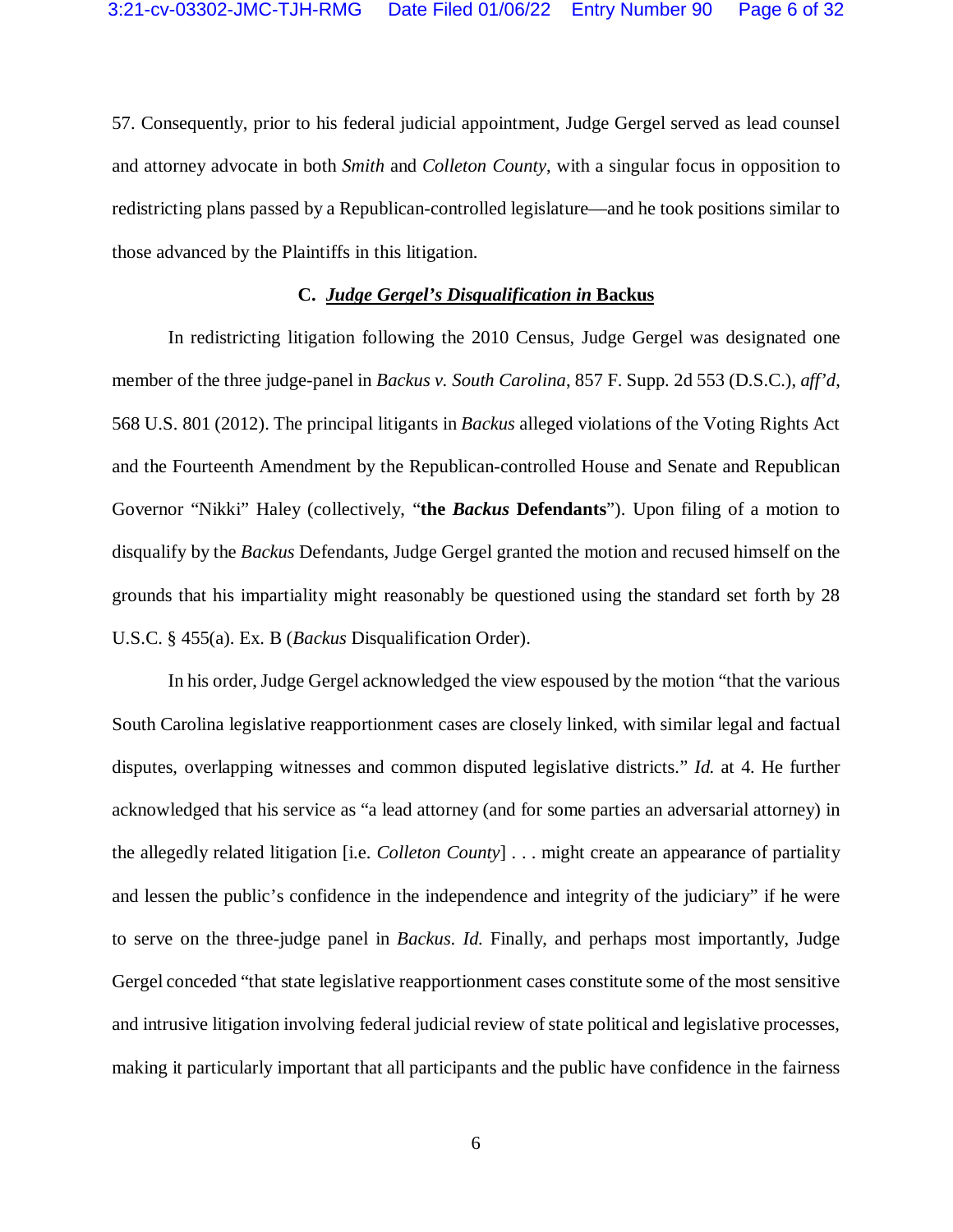of the judicial process." *Id.* Based on the foregoing, Judge Gergel concluded "that a reasonable well informed observer might view his prior involvement in the 2002 reapportionment litigation as lead counsel for one of the parties as creating, under the particular circumstances present, an appearance of partiality that on balance suggests the need to recuse." *Id.* As discussed in more detail herein and with all due respect, the House Defendants submit the same conclusion is compelled in this case.

### **D.** *Judge Gergel's Disqualification in Other Cases*

Judge Gergel recused himself in *Sanders v. United States*, No. 2:16-2356 (D.S.C. 2020), a consolidation of cases concerning the Government's alleged failure to follow Federal Bureau of Investigation Standard Operating Procedures during a firearm background check of Dylann Roof that resulted in his ability to purchase a pistol he used to commit violent criminal acts including the murder of nine parishioners at the Mother Emmanuel Church. Ex. C (*Sanders* Memorandum in Support of Disqualification) at 2. These 16 cases were consolidated by Judge Gergel, who then dismissed them. *Id.* After the dismissal was reversed and remanded by the Fourth Circuit, Judge Gergel disqualified himself in one of the cases. Ex. D (*Sanders* Disqualification Order). The plaintiffs in the remaining consolidated cases then alleged that because Judge Gergel disqualified himself in one of the cases following remand, he was therefore necessarily disqualified from presiding over the remaining cases. Ex. C (*Sanders* Memorandum in Support of Disqualification) at 4. Specifically, the plaintiffs in the consolidated cases cited to two important cases as instructive to the matter: (1) *Cheney v. U.S. Dist. Ct. for D.C.*, 541 U.S. 913, 914 (2004), for the proposition that "recusal in the one would entail recusal in the other," and (2) *Shell Oil Co. v. United States*, 672 F.3d 1283, 1291 (Fed. Cir. 2012), for the proposition that attempting to cure a conflict in order to avoid disqualification was inappropriate, especially when "there is substantial overlap with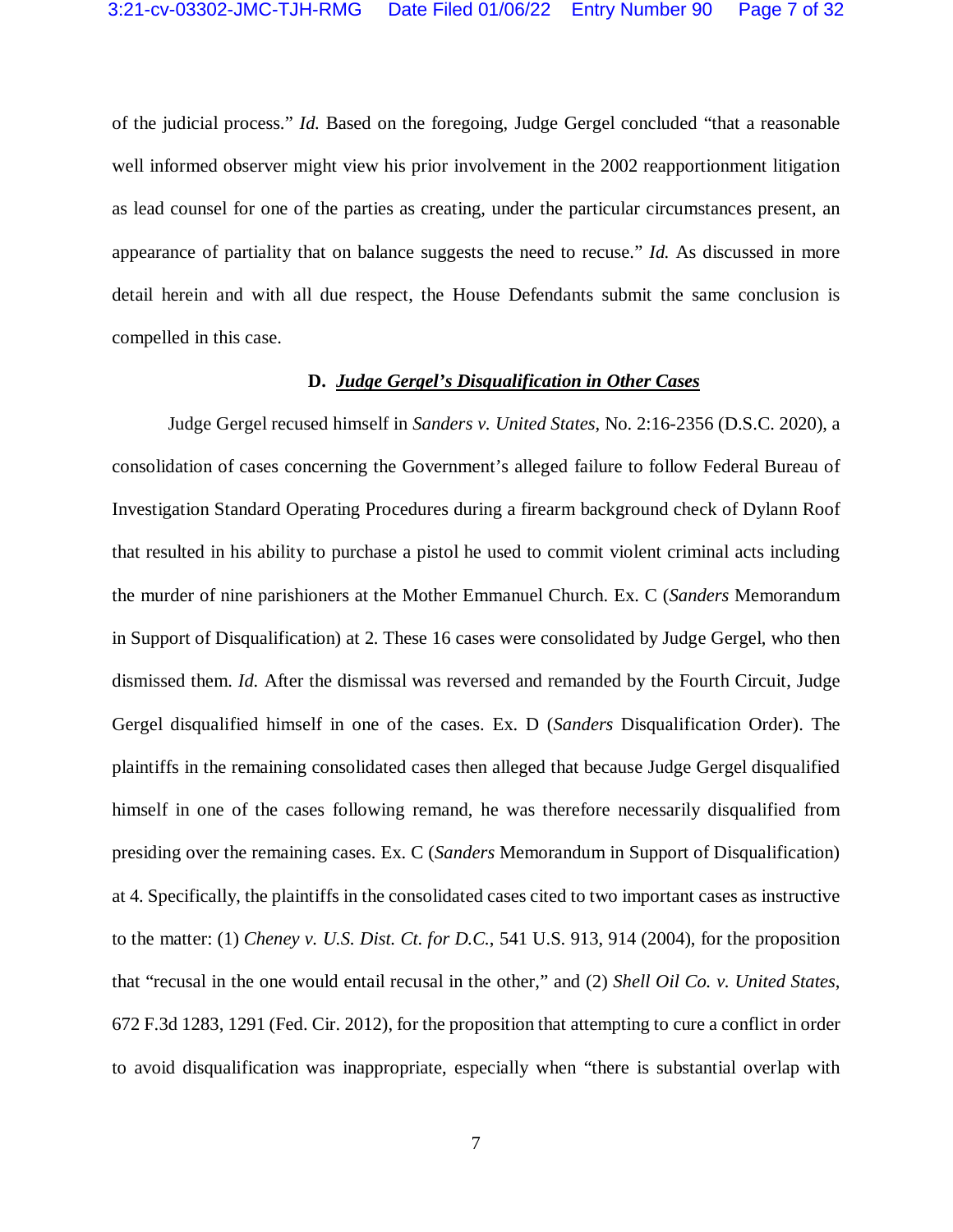respect to the issues involved in the remaining parties' claims, and the matters had been considered jointly throughout the proceedings." Ex. C (*Sanders* Memorandum in Support of Disqualification) at 7–10. Judge Gergel subsequently acknowledged the "public appearance issue" raised by his continued participation in the remaining cases and the "risk that a final decision . . . might be overturned on appeal." Ex. D (*Sanders* Disqualification Order).

Judge Gergel also recused himself *sua sponte* in *United States v. Jian-Yun Dong*, No. 2:11- CR-510 (D.S.C. 2012), which concerned an unlawful campaign contribution conspiracy that involved, tangentially, a 2006 campaign fundraising event in which his name appeared on the event solicitation while he was a practicing attorney. Ex. E (*Dong* Disqualification Order) at 1. Judge Gergel disqualified himself, acknowledging his "duty to avoid even an appearance of impartiality [which] extends beyond the parties' interests in a particular matter and must ultimately be decided on an objective standard designed to preserve public confidence in our system of justice." *Id.* at 2. In his disqualification order, Judge Gergel found *United States v. Black*, 490 F. Supp. 2d 630 (E.D.N.C. 2007), especially persuasive. *Black* concerned a judge recusing himself based on the fact that when he was a practicing attorney earlier in his career, he "had sued the Defendant years before in his official capacity as the Speaker of the North Carolina House in a legislative reapportionment case, and now had the former Speaker before him as a criminal defendant." Ex. E (*Dong* Disqualification Order) at 3.

#### **STANDARD OF REVIEW**

Section 455 of Title 28 of the United States Code provides:

(a) Any justice, judge, or magistrate judge of the United States shall disqualify himself in any proceeding in which his impartiality might reasonably be questioned.

(b) He shall also disqualify himself in the following circumstances: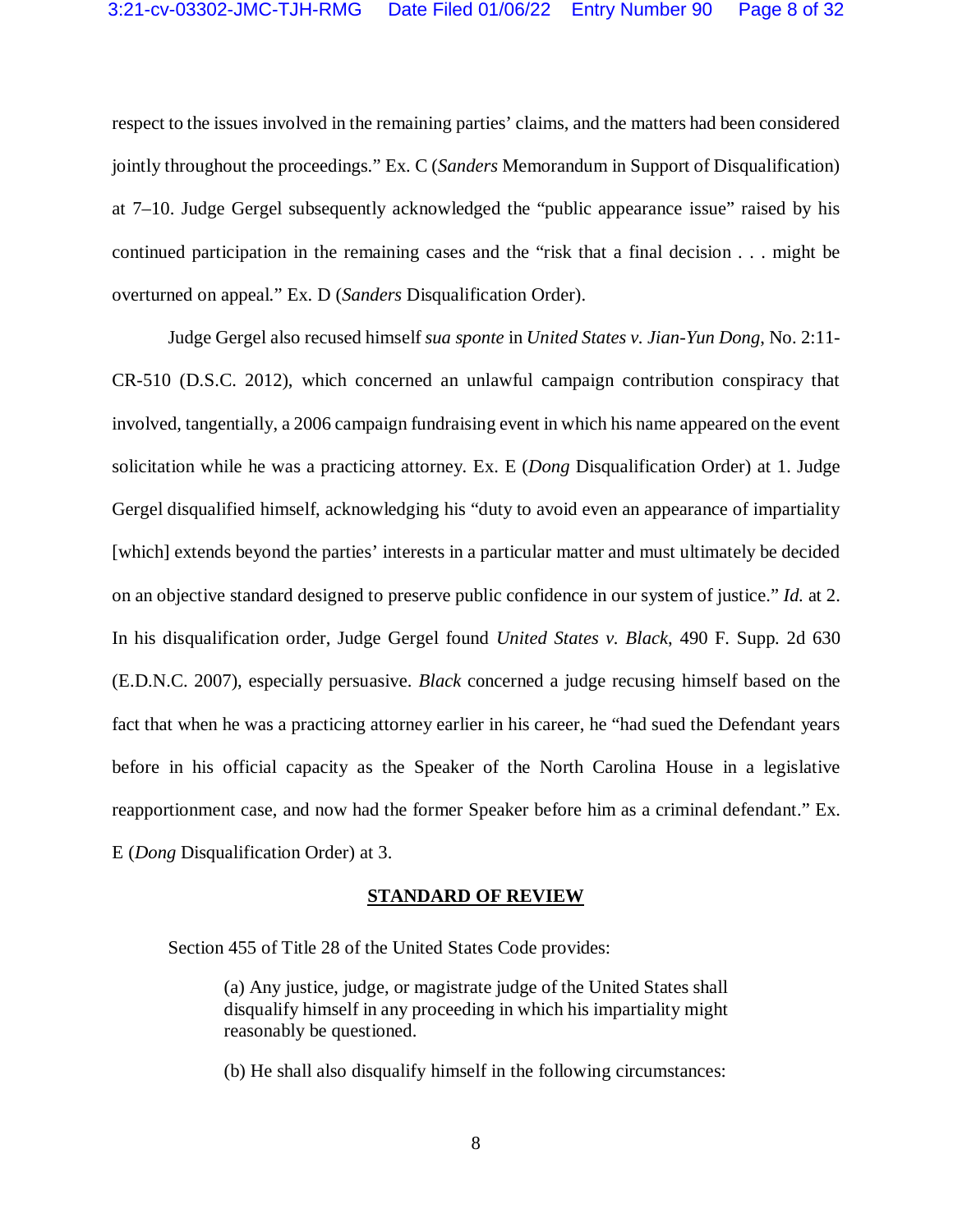(1) Where he has a personal bias or prejudice concerning a party, or personal knowledge of disputed evidentiary facts concerning the proceeding;

(2) Where in private practice he served as [a] lawyer in the matter in controversy, or a lawyer with whom he previously practiced law served during such association as a lawyer concerning the matter, or the judge or such lawyer has been a material witness concerning it . . . .

The standard under Section 455(a) "is an objective one, made from the perspective of a reasonable observer who is informed of all the surrounding facts and circumstances." *Microsoft Corp. v. United States*, 530 U.S. 1301, 1302 (2000). "The goal of section 455(a) is to avoid even the *appearance* of partiality." *Liljeberg*, 486 U.S. at 860 (emphasis added) (quoting *Health Servs. Acquisition Corp.*, 796 F.2d at 802). As the Supreme Court explained in *Liljeberg*, "[s]cienter is not an element of § 455(a)," and disqualification "does not depend upon whether or not the judge actually knew of facts creating an appearance of impropriety, so long as the public might reasonably believe that he or she knew." *Id.* Further, "[t]he Supreme Court has never limited recusal requirements to cases in which the judge's conflict was with the parties named in the suit." *Preston v. United States*, 923 F.2d 731, 735 (9th Cir. 1991) (citing *Liljeberg*, 486 U.S. 847). Thus, the "critical question presented by [Section  $455(a)$ ] 'is not whether the judge is impartial in fact. It is simply whether another, not knowing whether or not the judge is actually impartial, *might reasonably question his impartiality on the basis of all the circumstances*.'" *DeTemple*, 162 F.3d at 286 (emphasis added) (quoting *Hathcock*, 53 F.3d at 41; *Aiken Cnty.*, 866 F.2d at 679).

Regarding Section 455(b)(1), "personal knowledge of disputed evidentiary facts concerning the proceeding" can arise from a prior representation in a similar case. *See Wessmann by Wessmann v. Bos. Sch. Comm.*, 979 F. Supp. 915, 919 (D. Mass. 1997) (judge recusing herself under subsection (b)(1) because she could not be certain that something she learned from her prior representation of a civil rights group in an earlier desegregation case would not be a disputed fact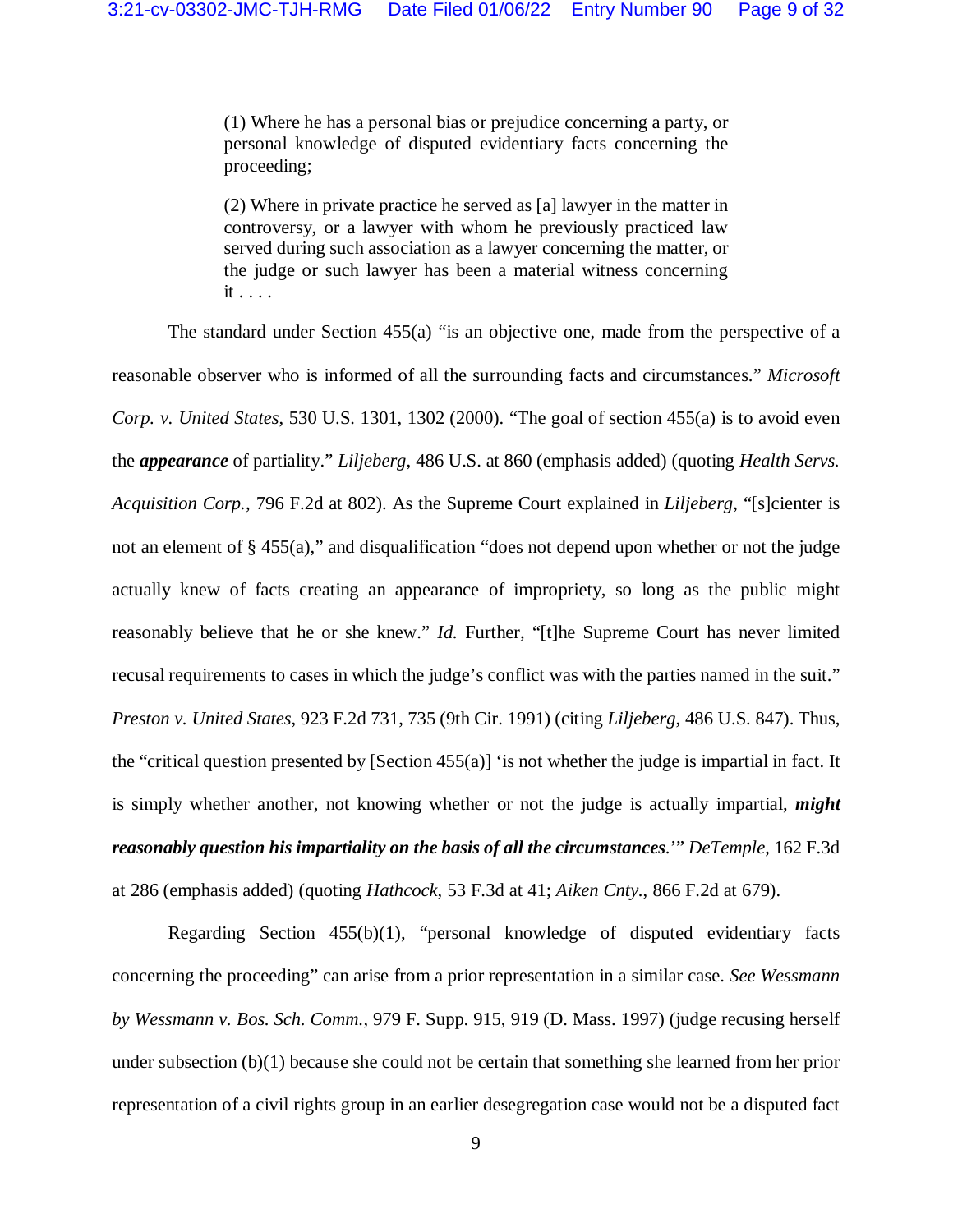in the case); *see also W. Clay Jackson Enters., Inc. v. Greyhound Leasing & Fin. Corp.*, 467 F. Supp. 801, 803 (D.P.R. 1979) (holding disqualification was mandated, without a specific identification of a disputed fact in question, when "a reasonable doubt has been raised . . . regarding the possibility that facts which may have come to [the judge's] knowledge while acting as labor counsel in a collective bargaining negotiation in 1969"). Further, at a preliminary stage, a judge is "bound to accept counsel's characterizations of what their defenses 'may be,' or where the litigation 'may' lead," including the characterization that a disputed evidentiary fact may arise. *See Wessmann*, 979 F. Supp. at 916.

Furthermore, "matter in controversy" under Section 455(b)(2) encompasses more than the particular lawsuit pending before the court. The Fourth Circuit has recognized the "case before the court consists of more than" the allegations, it "also includes the defense." *In re Rodgers*, 537 F.2d 1196, 1198 (4th Cir. 1976). If the issues in dispute in the lawsuit pending before the court and a prior case are "sufficiently related," then they "constitute parts of [the] same matter in controversy" triggering the application of Section 455(b)(2). *See DeTemple*, 162 F.3d at 286; *see also Kolon Indus. Inc. v. E.I. DuPont de Nemours & Co.*, 748 F.3d 160, 167 (4th Cir. 2014). This principle is based on the plain text of the statute and Congressional intent:

> The language chosen by Congress, "matter in controversy," is not defined by the statute. However, Congress easily could have substituted the word "case" for the words "matter in controversy," but did not do so. This deliberate choice by Congress demonstrates an intent that the words "matter in controversy" mean something other than what we commonly refer to as a "case."

*Little Rock Sch. Dist. v. Armstrong*, 359 F.3d 957, 960 (8th Cir. 2004); *see also* Cynthia Gray, *Disqualification Issues Faced by New Judges*, 32 No. 3 Jud. Conduct Rep. 1 (2010) ("The use of 'matter' rather than 'case' indicates that a judge is disqualified not only from a specific case in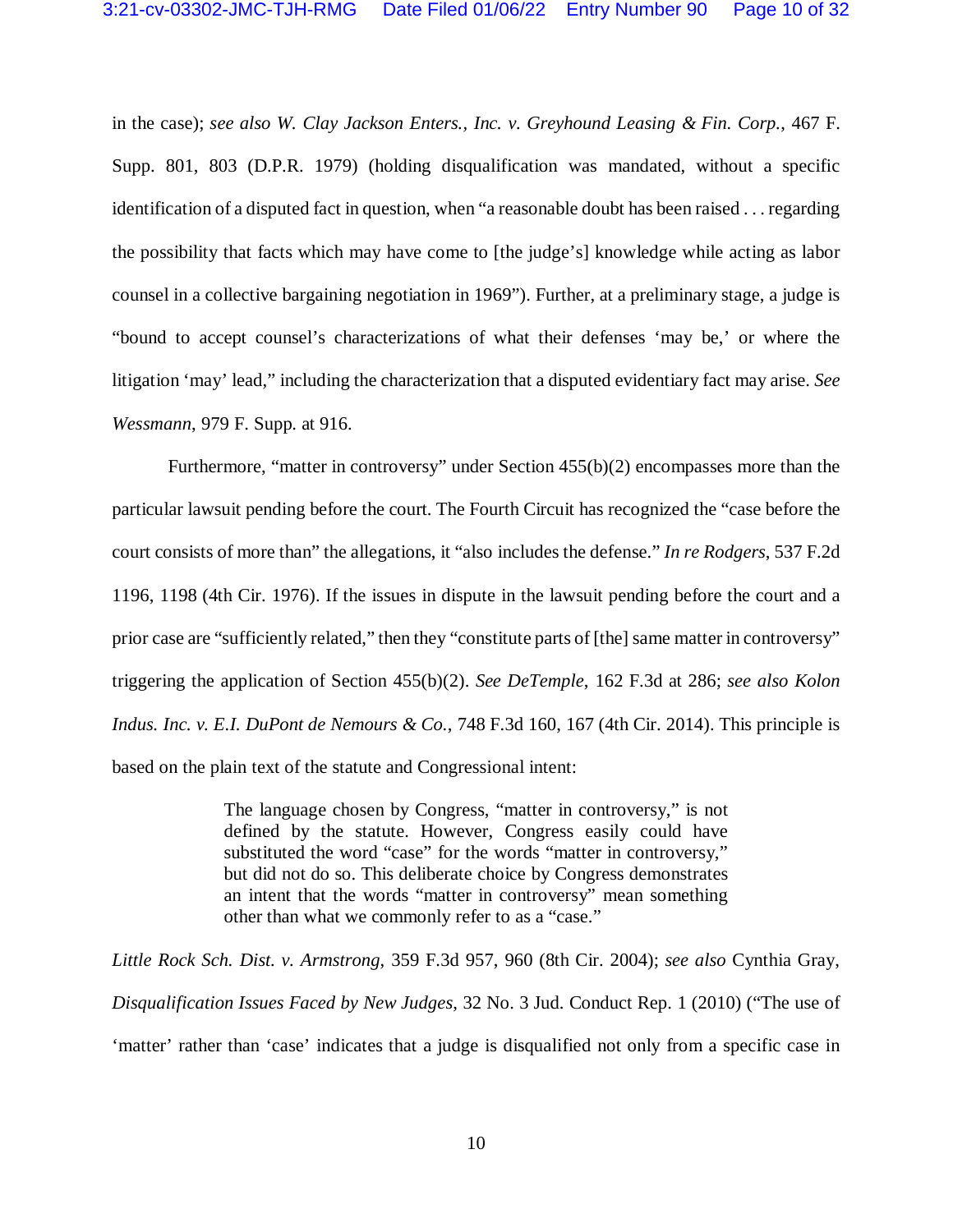which he appeared on behalf of a party but from any litigation that is in any way related to former representation of a client.").

Importantly, a "confluence of facts [can] create a reason for questioning a judge's impartiality, even though none of those facts, in isolation, necessitates recusal under  $\S$  455(a)." *DeTemple*, 162 F.3d at 287. The United States Supreme Court has explained that Section 455(a) essentially operates as a "'catchall' recusal provision." *Liteky v. United States*, 510 U.S. 540, 548 (1994). Thus, when a judge's incidental involvement in matters that are tangentially related to a pending case, the concern for appearances supports recusal. "Even the appearance of impropriety is a matter persuasive of remedial action." *See, e.g.*, *United States v. Bobo*, 323 F. Supp. 2d 1238 (N.D. Ala. 2004); *Black*, 490 F. Supp. 2d 630.

Ultimately, "[i]f it is a close case, the balance tips in *favor* of recusal." *Smith v. McMaster*, No. 3:15-CV-02177-JMC, 2015 WL 5178507, at \*2 n.1 (D.S.C. Sept. 3, 2015) (emphasis added); see also United States v. Alabama, 828 F.2d 1532, 1540 (11th Cir. 1987)<sup>3</sup> ("[T]he benefit of the doubt is . . . to be resolved in *favor* of recusal." (emphasis added)). This assessment of the applicable standard is appropriate when viewed in conjunction with Congress's revision to the disqualification statute in 1974, which Judge Gergel has acknowledged "abolished the preexisting standard known as the 'duty to sit', which created a presumption against disqualification in close cases. In its stead, Congress established an objective standard for addressing recusal motions, mandating disqualification where the judge's 'impartiality might reasonably be questioned.'" Ex. B (*Backus* Disqualification Order) at 3 (citing Section 455(a) and *United States v. DeTemple*, 162 F.3d at 286).

<u>.</u>

<sup>3</sup> *Superseded by statute on other grounds*, Civil Rights Restoration Act of 1987, Pub. L. No. 100- 259, 102 Stat. 29, *as recognized in Lussier v. Dugger*, 904 F.2d 661, 664 (11th Cir. 1990).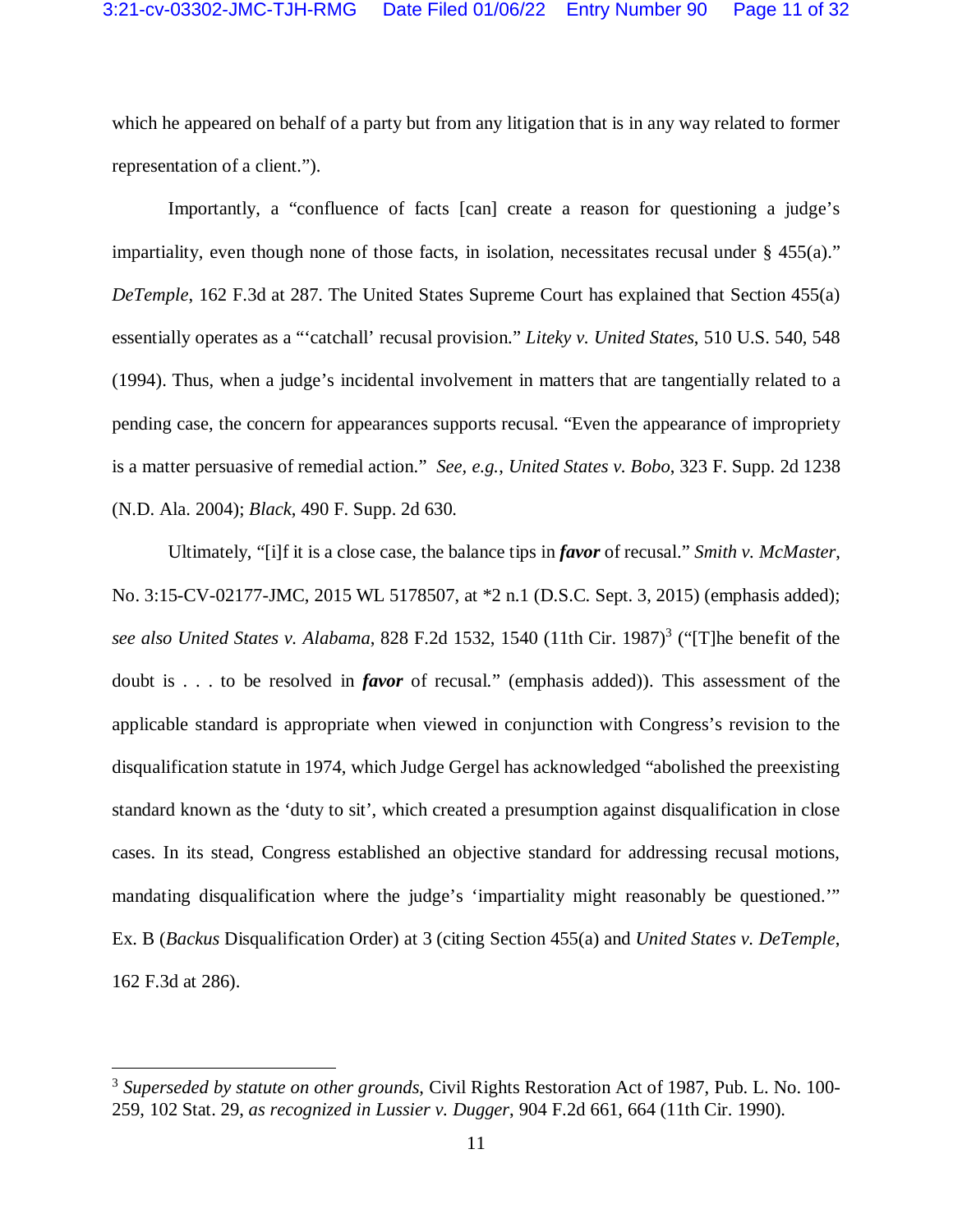#### **DISCUSSION**

The House Defendants respectfully submit that Judge Gergel should disqualify himself from participating on the Panel in the present case. Disqualification is mandated by Judge Gergel's direct relationship between this case and his participation first as an advocate and then briefly as a judge in the three most recent legislative redistricting proceedings in South Carolina: (1) *Smith v. Beasley*, 946 F. Supp. 1174 (D.S.C. 1996), in which Judge Gergel opposed redistricting plans passed by the Republican-controlled legislature; (2) *Colleton County Council v. McConnell*, 201 F. Supp. 2d 618 (D.S.C. 2002), *opinion clarified* (Apr. 18, 2002), in which Judge Gergel again opposed redistricting plans passed by the Republican-controlled legislature; and (3) *Backus v. South Carolina*, 857 F. Supp. 2d 553 (D.S.C.), *aff'd*, 568 U.S. 801 (2012), in which Judge Gergel recused himself in recognition that his involvement in *Smith* and *Colleton County* "creat[ed] . . . an appearance of partiality that on balance suggests the need to recuse." Ex. B (*Backus* Disqualification Order) at 4.

As in the *Backus* proceeding, the obvious reason Judge Gergel should recuse himself is "to avoid even the *appearance* of partiality." *Liljeberg*, 486 U.S. at 860 (emphasis added) (quoting *Health Servs. Acquisition Corp.*, 796 F.2d at 802). Judge Gergel himself has acknowledged, "state legislative reapportionment cases constitute some of the most sensitive and intrusive litigation involving federal judicial review of state political and legislative processes." Ex. B (*Backus*  Disqualification Order) at 4. The significance of these cases is clear. First, redistricting and subsequent redistricting litigation occur infrequently, just once or twice per decade in recent South Carolina history. Second, the outcome impacts the entire State by establishing the parameters of how the electorate chooses our elected officials. Such matters implicate "fundamental 'choices about the nature of representation.'" *Rucho v. Common Cause*, 139 S. Ct. 2484, 2498 (2019) (citing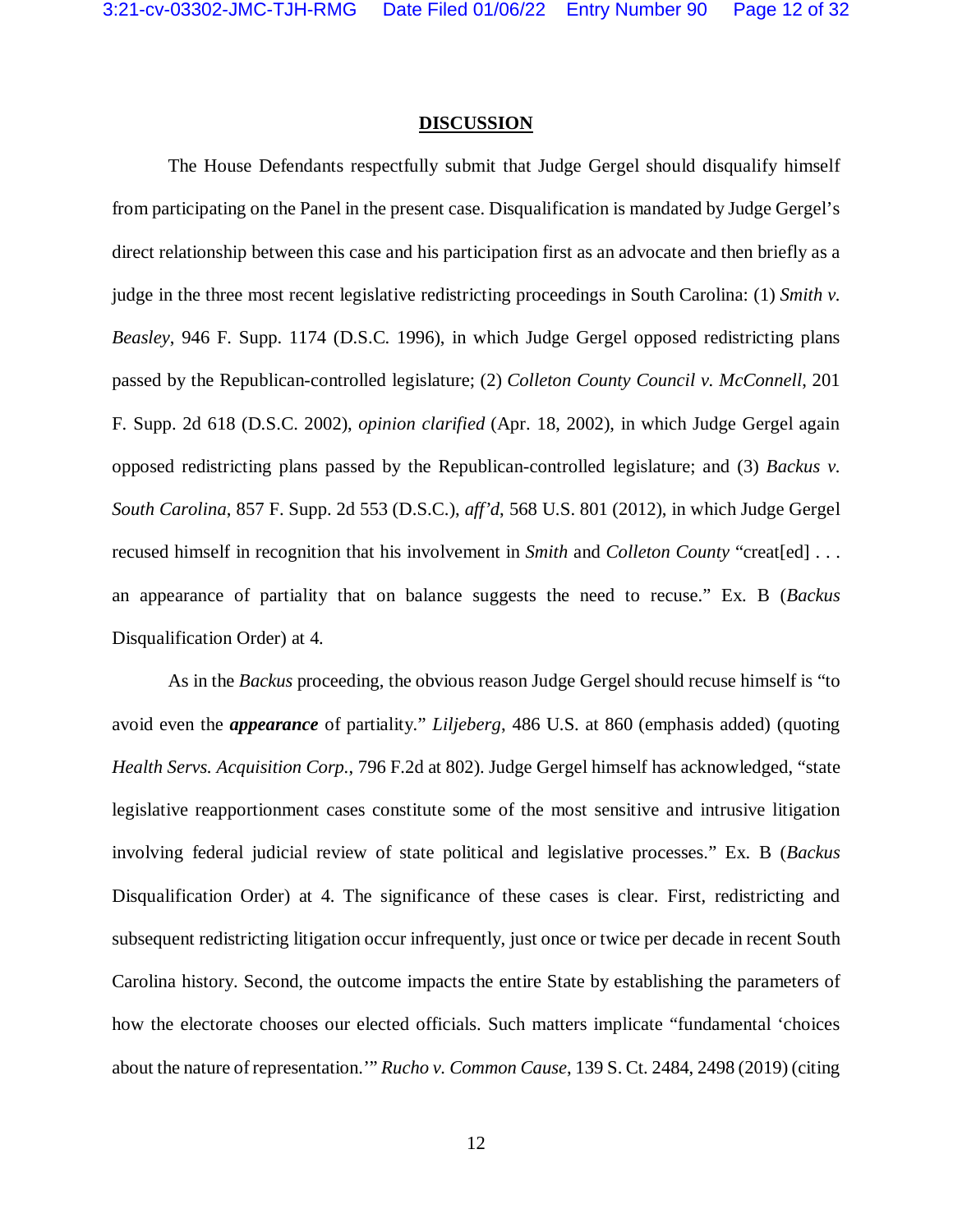*Gaffney v. Cummings*, 412 U.S. 735, 749 (1973), quoting *Burns v. Richardson*, 384 U.S. 73, 92 (1966)). Due to their infrequency and impact, these matters necessarily garner high levels of public attention. Public confidence in the integrity of these proceedings, involving the legality of redistricting plans affecting millions of South Carolinians, is of the utmost importance. Given that this high-profile litigation will resolve a matter of significant public concern, this case is "too important to be decided under a cloud." *Alabama*, 828 F.2d at 1546. "In a decision such as this one, a decision which will affect millions [of voters], public confidence in the judicial system demands" a suit free from any appearance of partiality. *Id.* Again as Judge Gergel recognized in *Backus*, "the need to preserve the public's confidence in the integrity and impartiality of the judiciary" is of the utmost importance. Ex. B (*Backus* Disqualification Order) at 4.

While one need not look past the plain language of 28 U.S.C. § 455(a) for the primary legal justification for disqualification, two of the specific grounds under Section 455(b)—regarding a judge's personal knowledge of relevant facts and a judge's prior service as a lawyer in the "matter in controversy"—not only require disqualification, but add to the "confluence of facts" that create "a reason for questioning a judge's impartiality" under Section 455(a). *DeTemple*, 162 F.3d at 287. This discussion will turn first to these two specific grounds for disqualification, before addressing Section 455(a) as the primary ground for disqualification.

### **A.** *Personal Knowledge of Disputed Evidentiary Facts under Section 455(b)(1)*

This Motion need not reach the higher standard of demonstrating a personal bias or prejudice. Instead, Judge Gergel's participation as the lead counsel for Governor Hodges in *Colleton County* and a lead counsel in *Smith* forms the basis for his acquiring personal knowledge of disputed evidentiary facts, triggering disqualification under subsection  $(b)(1)$ .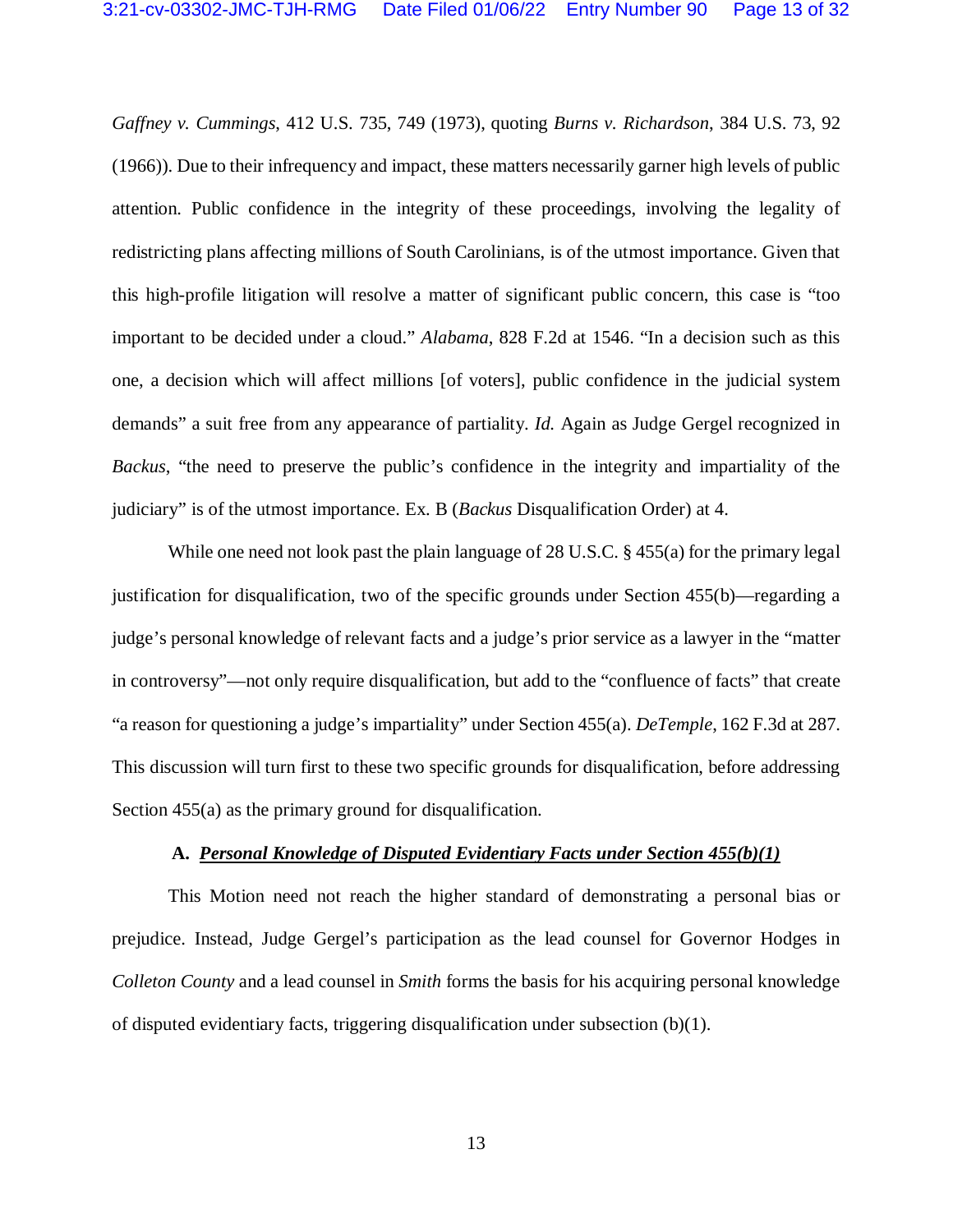The disqualification decision in *Wessmann by Wessmann v. Boston School Committee*, 979 F. Supp. 915, 918 (D. Mass. 1997), was cited and relied upon by Judge Gergel in his disqualification order in *Backus*. Ex. B (*Backus* Disqualification Order) at 3. In *Wessmann*, the judge recused herself after recognizing the "disputed facts may include evidence of a key issue in [the prior desegregation case in which she served as an advocate]: the deleterious effects of a racial imbalance in the Boston Schools' teaching staff on minority student performance." Likewise, here, the disputed facts will almost certainly include evidence of a key issue in *Colleton County* (and *Backus*): i.e. whether voter dilution is present based on the number and composition of majorityminority districts in the redrawn maps. Indeed, Plaintiffs have already repeatedly alleged voter dilution in their Amended Complaint. ECF No. 84 at ¶¶ 3–4, 8, 18, 40, 108, 116, 119, 123, 133, 145, 147, & 154. Because Judge Gergel acquired extensive personal knowledge of the facts, issues, allegations, defenses, theories, and arguments in *Colleton County* attendant to such voter dilution claims in the redrawing of legislative districts, he should disqualify himself from the pending case under the standard espoused by Section 455(b)(1).

In *Backus*, Judge Gergel was presented with this same question. In analyzing whether he had obtained personal knowledge in that proceeding, he acknowledged acquiring "considerable exposure to previous legislative redistricting plans and the underlying evidence offered at trial in the 1996 and 2002 litigation." Ex. B (*Backus* Disqualification Order) at 2. However, it appears Judge Gergel was unpersuaded that this exposure triggered disqualification under Section 455(b)(1) for four reasons: (1) the information from *Colleton County* is summarized in court orders that would be reviewed by all judges sitting on the *Backus* case; (2) such information did not constitute "personal knowledge" because he did not acquire it first-hand; (3) the *Backus*  Defendants did not identify the alleged disputed evidentiary facts possessed by Judge Gergel; and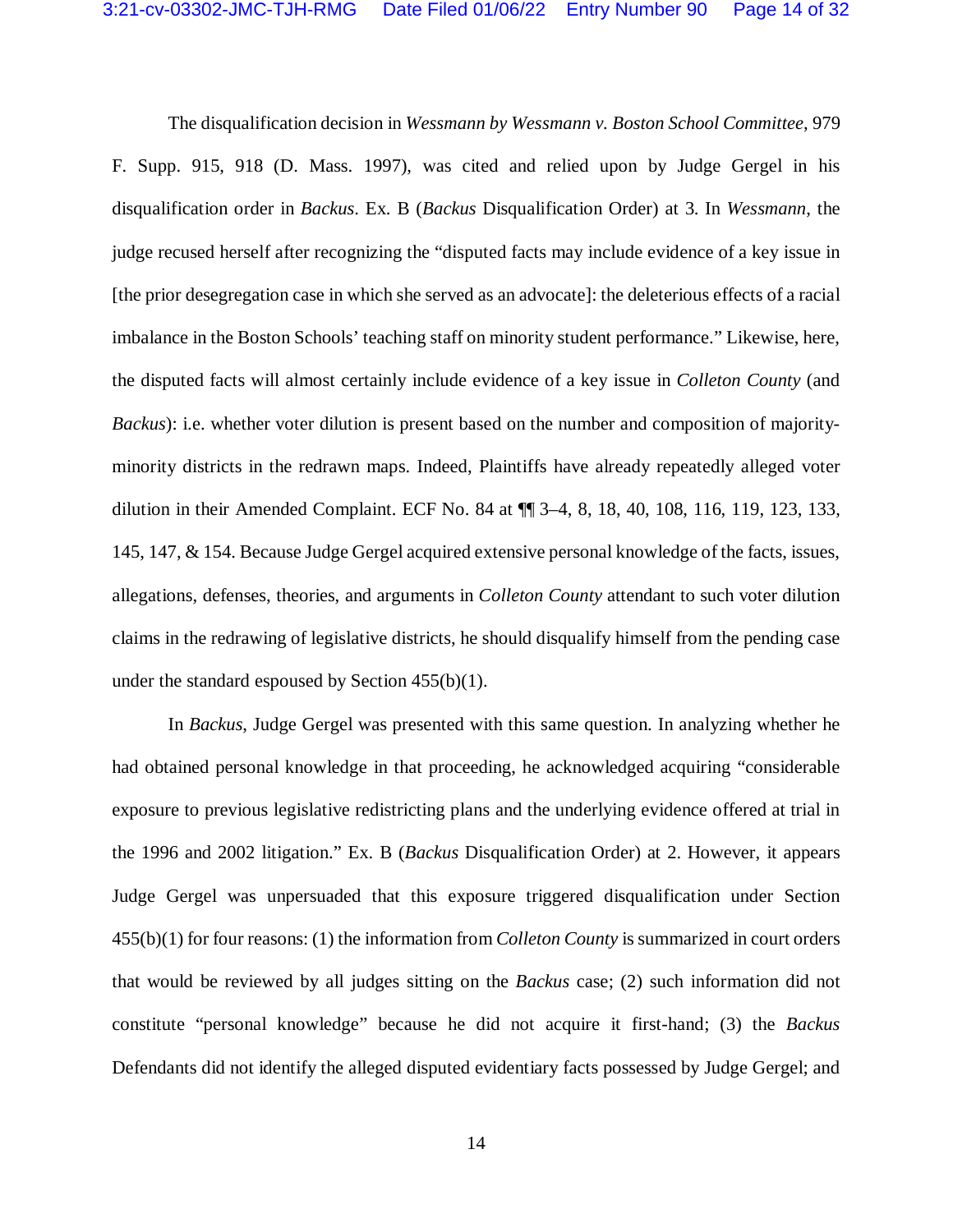(4) prior precedent within the District did not require disqualification. *Id.* at 2–3. Of course, while Judge Gergel correctly recused himself in *Backus*, the House Defendants respectfully disagree with this portion of his analysis and address each rationale in turn.

# *(i)**The Range of Possible Disputed Facts Extends Beyond the Facts Summarized in Earlier Court Orders*

First, as the judge in *Wessmann* acknowledged, she could not "be certain that something [she] learned from [her prior] representation—in a submission to the parties, in an interview with a witness, by reviewing an exhibit—will not be a disputed fact . . . ." *Wessmann*, 979 F. Supp. at 919. What *Wessmann* demonstrates is there will be more facts that exist than those captured by summarized court orders in either *Colleton County* or *Backus*. These facts could present themselves in pleadings, motions, exhibits, witness testimony, or even originate from non-public sources, such as deposition testimony and other discovery material never filed in court. Thus, it is implausible to suggest that Judge Gergel has not acquired more facts than can be learned from summarized court orders in those earlier, highly contentious proceedings.

# *(ii) Facts Learned in Prior Litigation Constitute Personal Knowledge*

Second, as the judge in *Wessmann* implies, all of this evidence—arising from a submission, in a witness interview, or in an exhibit—would have been "learned" and therefore acquired firsthand. *See id.* She implicitly found these facts would constitute "personal knowledge."

# *(iii) Possibility of Disputed Facts is Sufficient to Require Disqualification*

Third, the judge in *Wessmann* did not require, nor does the law require, specific identification of the alleged disputed evidentiary facts in common. Because she could not be certain whether a disputed fact may arise, the judge in *Wessmann* found disqualification was required—implying that specific identification of a particular fact is not required. *Id.* The court also used the term "may" when stating the "danger here is that the litigation *may* involve disputed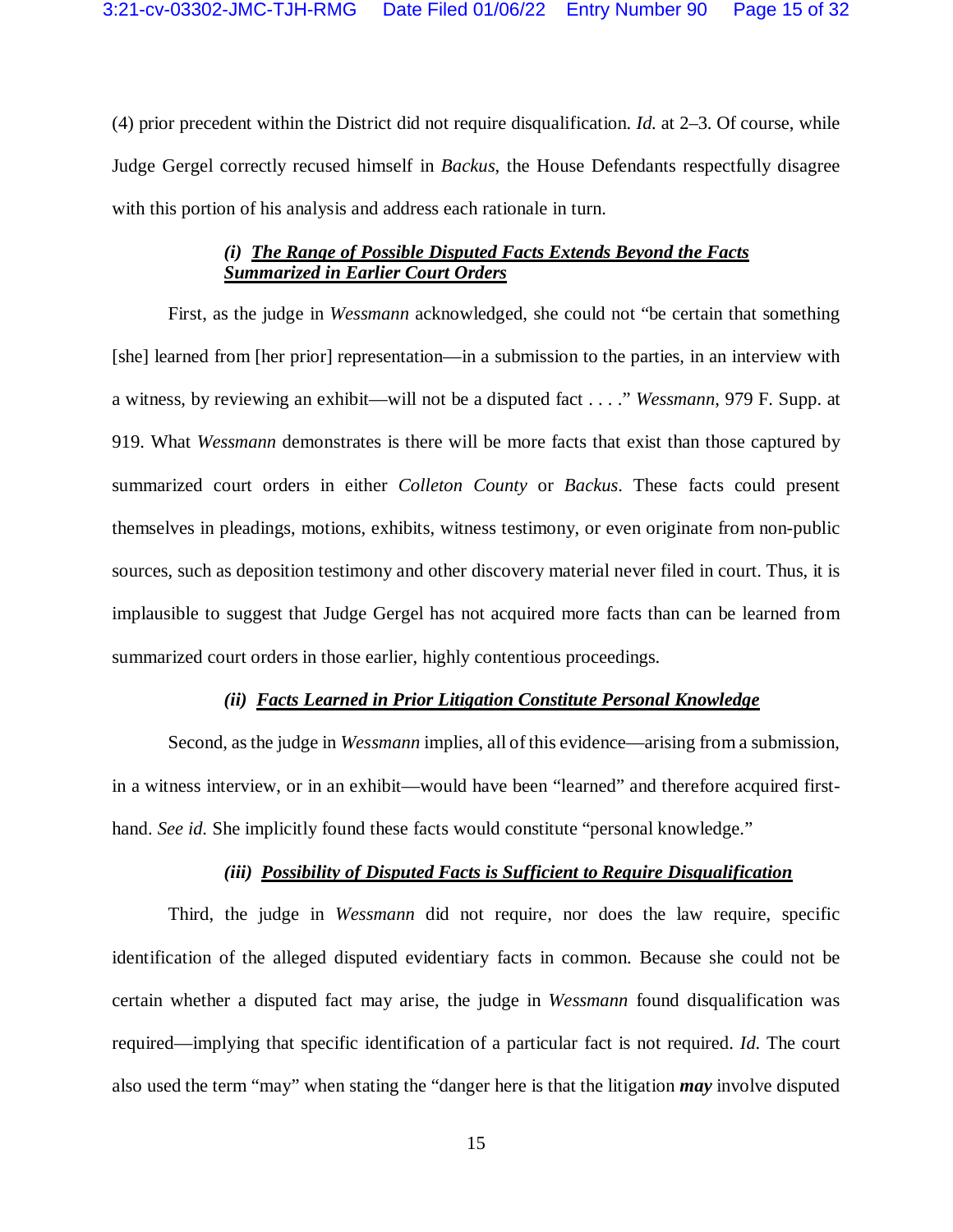facts with which [she] *may* have personal knowledge by virtue of [her] prior representation." *Id.* at 918 (emphasis added). The judge in *Wessmann* was satisfied—and the law is satisfied—with a general showing of the same issues, allegations, defenses, theories, or arguments likely arising between the former and pending cases. *See id.*<sup>4</sup> Further, the allegations here and the disputes surrounding them will become more significant and apparent as litigation continues. Despite the preliminary status of this case, a judge is "bound to accept counsel's characterizations of what their defenses 'may be,' or where the litigation 'may' lead," including the characterization that a disputed evidentiary fact may arise. *See Wessmann*, 979 F. Supp. at 916. Thus, even the possibility of disputed evidentiary facts compels Judge Gergel's disqualification.

### *(iv) Prior Precedent within the District*

 $\overline{a}$ 

Fourth and finally, Judge Gergel looked to perceived precedent by highlighting the Honorable Matthew Perry's ("**Judge Perry**") assignment in both *Colleton County* and *Smith*. Ex. B (*Backus* Disqualification Order) at 3. Noted by Judge Gergel, Judge Perry's assignment to those redistricting cases "follow[ed] a legendary career as a civil rights attorney and lead counsel in the South Carolina legislative reapportionment litigation which led to the establishment of single member districts for the State House and State Senate." *Id.* Judge Gergel cited this precedent for his proposition that "prior litigation experience in the same area of law and/or involving similar issues does not form the basis to mandate the recusal of a judge." *Id.* But Section 455(b)(1) is not concerned with experience in the same area of law, so much as with *personal knowledge* of potentially disputed facts in similar prior proceedings. Judge Perry's precedent is distinguishable.

<sup>&</sup>lt;sup>4</sup> As another example of the law being satisfied with such a showing, another judge recused himself, without a specific identification of a disputed fact in question, when "*a reasonable doubt*  **ha[***d***]** *been raised* . . . regarding *the possibility* that facts which may have come to [the judge's] knowledge while acting as labor counsel in a prior collective bargaining negotiation . . . ." *W. Clay Jackson Enters., Inc.*, 467 F. Supp. at 803 (emphasis added).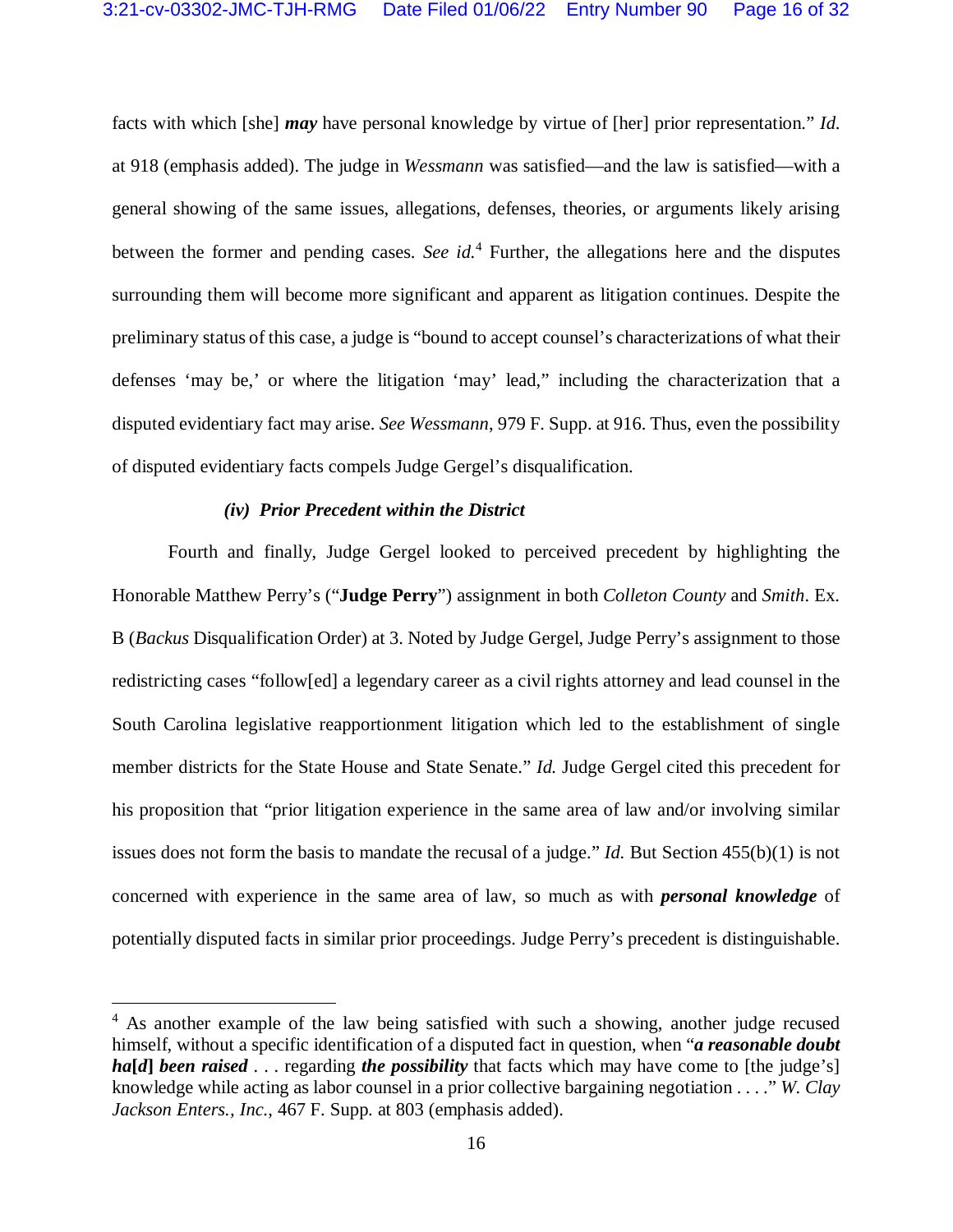The case in which Judge Perry served as a counsel is *McCollum v. West*, C/A No. 71-1211 (D.S.C. filed 12/7/71).<sup>5</sup> *McCollum* dealt with a different issue than the one presented in *Colleton County*  and *Smith*. The former dealt with the use of multimember districts, while the latter two dealt with how populations were apportioned in single member districts. These issues are sufficiently different to avoid recusal in Judge Perry's circumstance, because although he gained experience in the general area of election law, he did not acquire personal knowledge of potentially disputed facts. To the contrary, the issues presented in *Smith*, *Colleton County*, *Backus*, and the present case, all deal with the same allegations of voter dilution through malapportionment and racial (and political) gerrymandering. Because these issues are overlapping and nearly identical, and because Judge Gergel acquired extensive personal knowledge of the facts, issues, allegations, defenses, theories, and arguments in both *Smith* and *Colleton County*, he should disqualify himself from the Panel which will ultimately decide the pending case.

## **B.** *Service as a Lawyer in the Matter in Controversy under Section 455(b)(2)*

Judge Gergel's participation in *Colleton County* and *Smith*—and his opposition to restricting plans approved by the Republican-controlled legislature in both cases—require disqualification under subsection (b)(2) as well. The District Court of Rhode Island found the Fourth Circuit had "rejected the . . . argument that the terms 'matter' and 'matter in controversy' should be construed to mean the actual case before the court." *Blue Cross & Blue Shield of Rhode Island v. Delta Dental of Rhode Island*, 248 F. Supp. 2d 39, 43 (D.R.I. 2003) (citing *In re Rodgers*, 537 F.2d at 1198). Instead, if the issues in dispute in the lawsuit pending before the court and a prior case are "sufficiently related," then they "constitute parts of [the] same matter in

 $\overline{a}$ 

<sup>5</sup> This case is not available on Westlaw, but for a history and summary of the case, *see Simkins v. Gressette*, 495 F. Supp. 1075, 1077 (D.S.C.), *aff'd*, 631 F.2d 287 (4th Cir. 1980).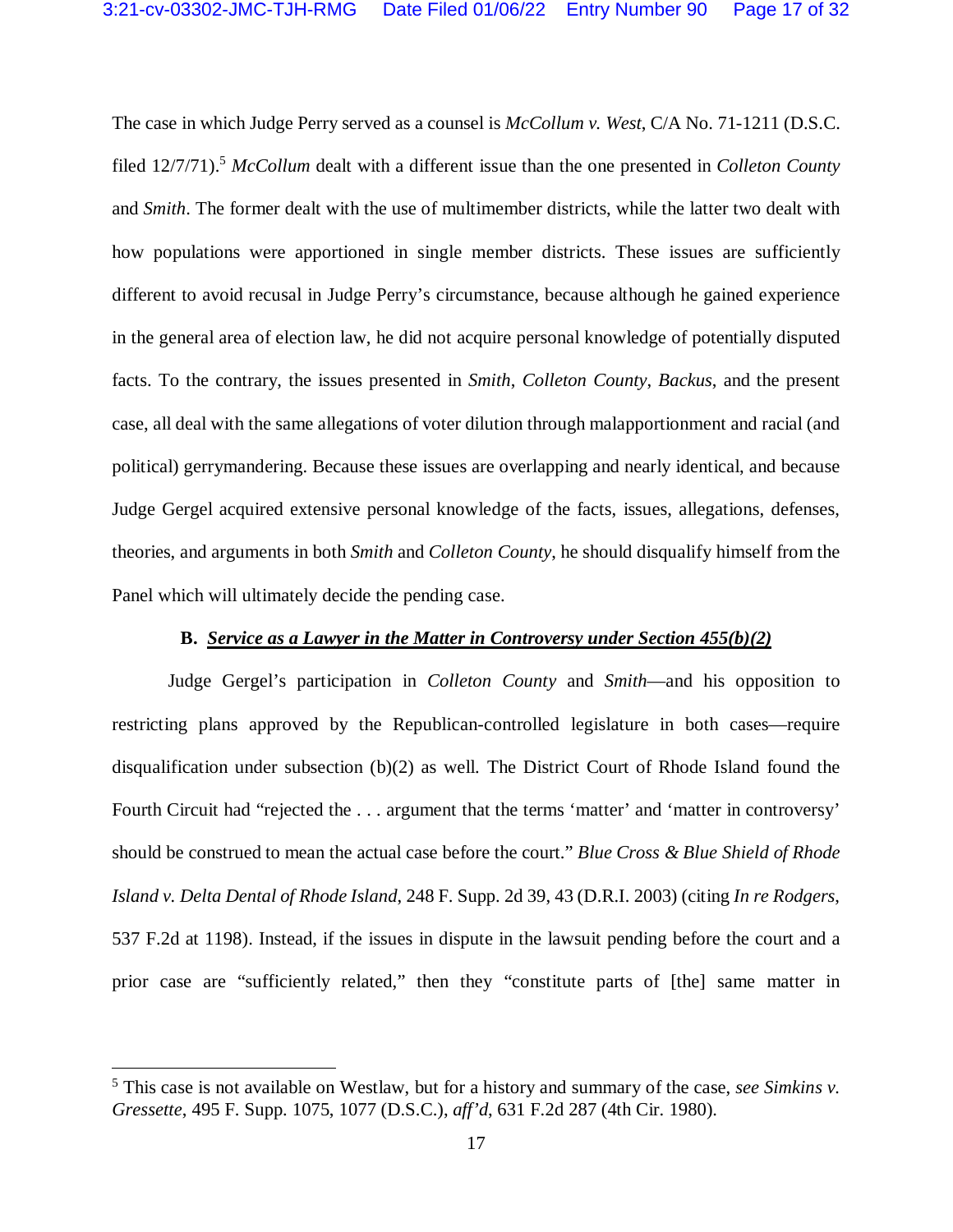controversy," triggering the application of Section 455(b)(2). *See DeTemple*, 162 F.3d at 286; *see also Kolon Indus. Inc.*, 748 F.3d at 167.

Although in *Backus*, Judge Gergel did *not* address this question in any detail in his disqualification order. Nevertheless, it is clear the issues in *Colleton County* and the pending case<sup>6</sup> are sufficiently related to constitute parts of the same matter in controversy, the mirror-image issues and allegations, and the similarity of the evidence, defenses, and witnesses.

# *(i) Reliance Upon Precedent Established by Prior Redistricting Litigation*

As set forth above, the issues presented in *Colleton County* and the present case concern the same allegations of voter dilution and problematic gerrymandering. Such a situation is not surprising, as redistricting litigation often refers to and is based upon the facts and law from the most recent round of redistricting litigation. For example, *Colleton County* repeatedly referenced earlier redistricting plans and attendant judicial proceedings:

- In determining what traditional redistricting principles it should apply, the court "look[ed] to the historical redistricting policies of the state." *Colleton Cnty. Council*, 201 F. Supp. 2d at 628.
- As part of that analysis, the court examined the degree to which maintaining county boundaries had been a principle emphasized by the courts that drew impasse plans in 1982 and 1992. *Id.* at 647–48.
- In deciding whether portions of two counties were part of the "core" of a district, the court looked to the reasons why other portions of those counties had been removed from the district by the court that drew the impasse plan in 1992. *Id.* at 667.

Further, *Backus* cited *Colleton County* nine separate times, second only to *Miller v.* 

*Johnson*, 515 U.S. 900 (1995), which was cited ten separate times. In addition, Plaintiffs'

 $\overline{a}$ 

<sup>&</sup>lt;sup>6</sup> For the sake of brevity, this Motion focuses only on the similarities between this case and *Colleton County*. However, the same arguments apply with equal force to the similarities between this case and *Smith*. Indeed, the *Colleton County* court cited to *Smith* at least 16 separate times in its opinion.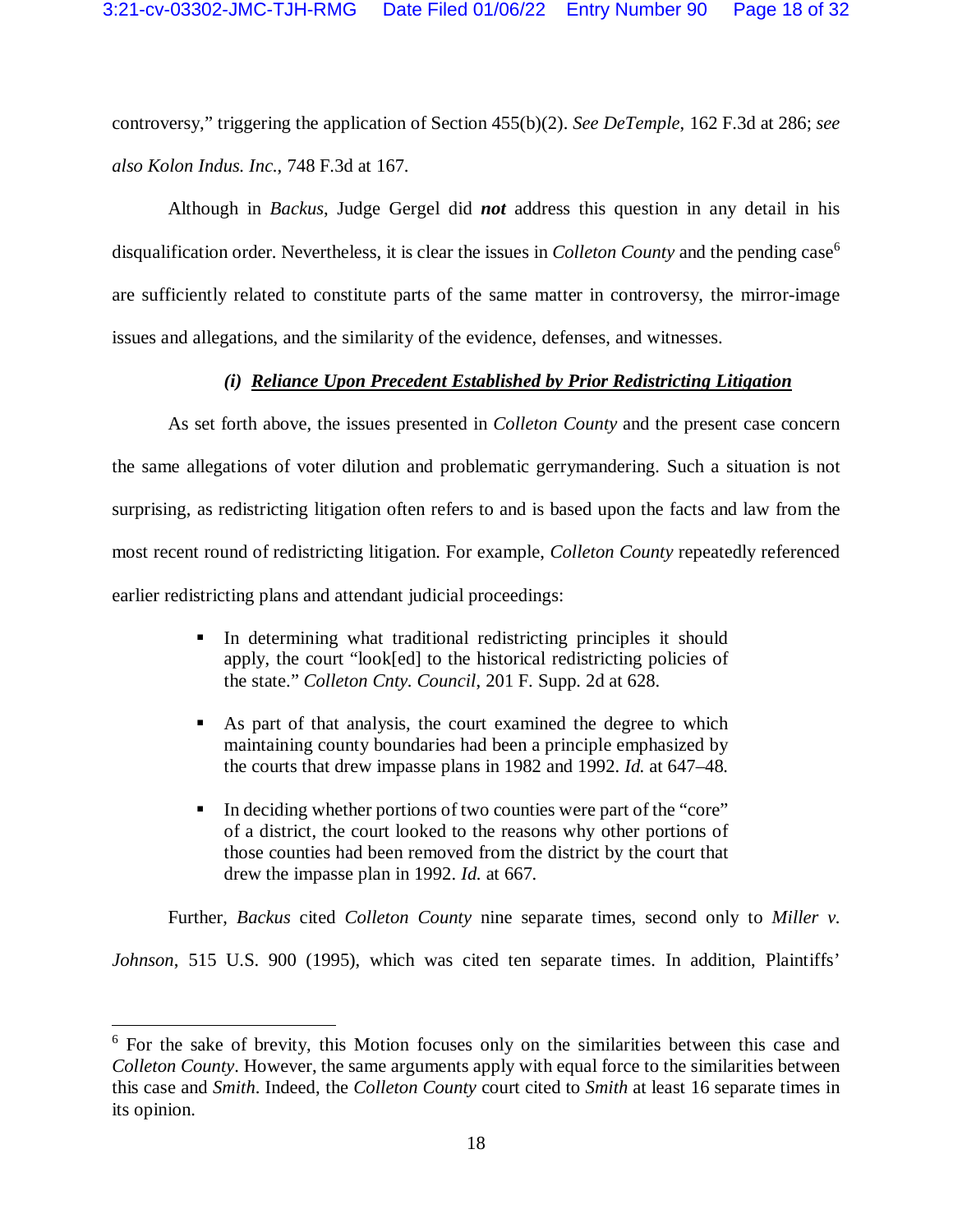Amended Complaint cites to *Colleton County* on three separate occasions, ECF No. 84 at ¶¶ 43, 50 n.7, & 61, and to *Backus* twice, *id.* at ¶¶ 43 & 50 n.7. Clearly, Plaintiffs implicitly concede the pending case will refer to and be based upon the facts and law arising from the most recent round of redistricting litigation.

The heavy reliance upon precedent in redistricting cases, perhaps more so than in many other contexts, demonstrates just how much these cases constitute part of the same matter in controversy. Accordingly, this factor weighs heavily in favor of disqualification.

### *(ii) Mirror-Image Issues and Allegations*

Just as in *Backus*, a comparison of the specific allegations in *Colleton County* with the allegations in the instant case reveals striking similarities and relationships between the two cases. The chart below demonstrates some of the specific, mirror-image allegations as compared between *Colleton County* and the pending case. Of note, many of these allegations were asserted by Governor Hodges, whom Judge Gergel represented in *Colleton County*. Each of these parallel issues and allegations compel disqualification.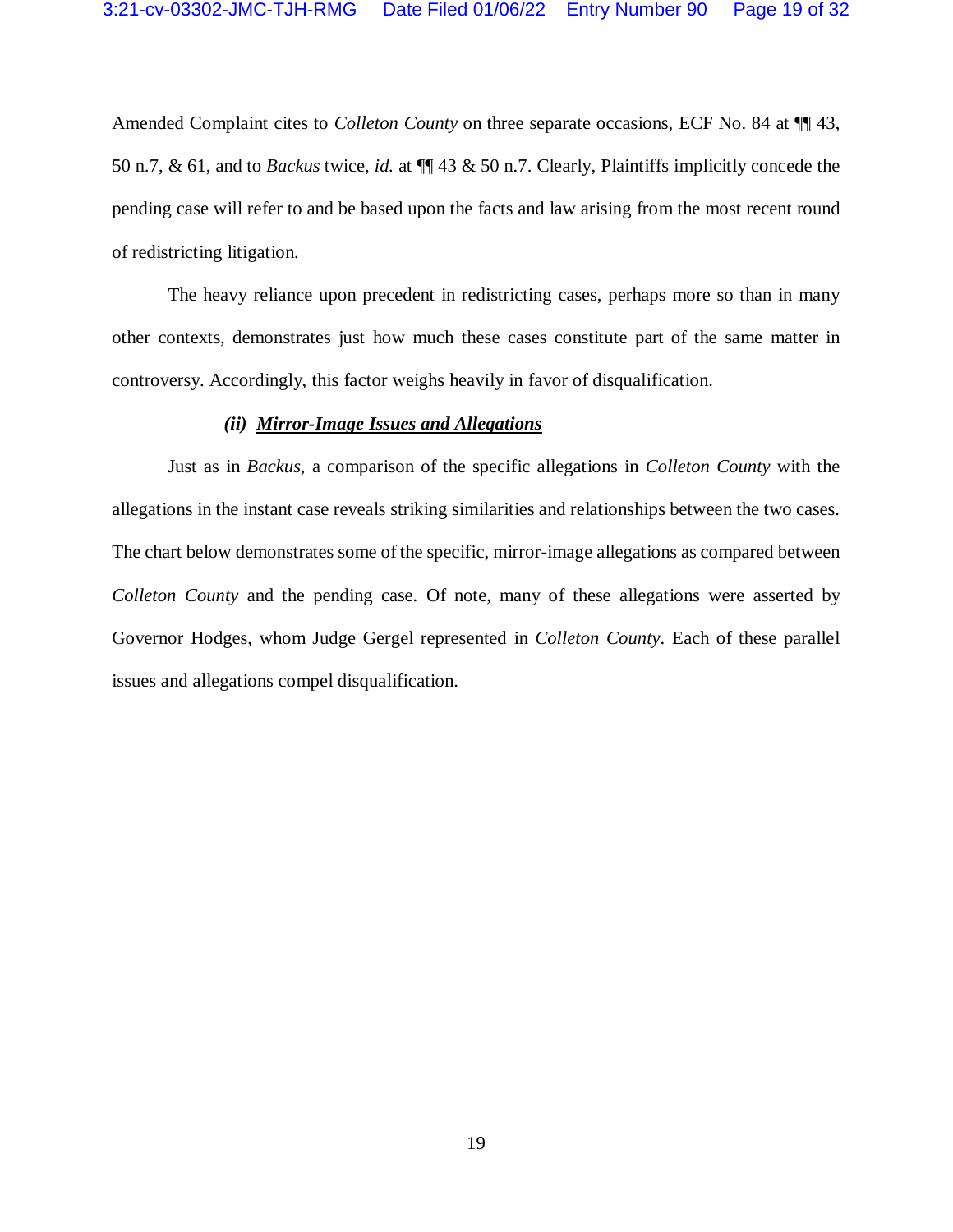| <b>Colleton County Case</b>                                                                                                                                                                                                                                                                                                                                                                                                                                                                                                                                                                                                                                                                                                                                                                                                                                                          | <b>Pending Case</b>                                                                                                                                                                                                                                                                                                                                                                                                                                                                                                                                                                                                                                                                             |
|--------------------------------------------------------------------------------------------------------------------------------------------------------------------------------------------------------------------------------------------------------------------------------------------------------------------------------------------------------------------------------------------------------------------------------------------------------------------------------------------------------------------------------------------------------------------------------------------------------------------------------------------------------------------------------------------------------------------------------------------------------------------------------------------------------------------------------------------------------------------------------------|-------------------------------------------------------------------------------------------------------------------------------------------------------------------------------------------------------------------------------------------------------------------------------------------------------------------------------------------------------------------------------------------------------------------------------------------------------------------------------------------------------------------------------------------------------------------------------------------------------------------------------------------------------------------------------------------------|
| "Based upon the 2000 Census, the existing districts for<br>the House of Representatives are <i>malapportioned</i> on the<br>basis of population " Ex. F (Colleton County<br>Amended Complaint) at ¶ 35 (emphasis added).<br>" $[O]$ ur<br>primary<br>charge<br>is<br>remedy<br>the<br>to<br><i>malapportionment</i> present in the existing plan." Colleton<br>Cnty. Council, 201 F. Supp. 2d at 653 (emphasis added).<br>"The Governor, for his part, charges that the Senate plan<br>is racially and politically gerrymandered" Colleton<br>Cnty. Council, 201 F. Supp. 2d at 659 (emphasis added).<br>"Governor Hodges has consistently maintained that the<br>intentional dilution of existing, naturally occurring<br>unconstitutional<br>influence<br>districts<br>racial<br>is<br>gerrymandering." Ex. G (Gov. Hodges' Response in<br>Colleton County) at 2 (emphasis added). | "Plaintiffs originally brought this action as a challenge<br>to South Carolina's <i>malapportioned</i> state House and U.S.<br>Congressional districts. The Legislature passed<br>legislation for new state House districts that Governor<br>McMaster signed into law. But in doing so, Defendants<br>traded one constitutional violation-malapportionment-<br>for two others: <i>racial gerrymandering</i> and <i>intentional</i><br><i>racial discrimination.</i> " ECF No. 84 at $\P$ [1-2 (emphasis<br>added).                                                                                                                                                                              |
| "The Governor charges that H.3003's version of the<br>House plan was intentionally drafted to 'racially<br><i>polarize'</i> the state The effect, the Governor charges,<br>was the intentional 'bleaching' of Republican districts at<br>the expense of existing minority influence districts."<br>Colleton Cnty. Council, 201 F. Supp. 2d at 651 (emphasis<br>added).                                                                                                                                                                                                                                                                                                                                                                                                                                                                                                               | "Any denial that the Legislature unconstitutionally used<br>race as predominant factor and to intentionally dilute<br>Black voting strength is belied by how elected officials<br>repeatedly ignored warnings by the public that the<br>proposed plans would harm Black South Carolinian<br>voters. There is also no indication that they conducted a<br><i>racially polarized</i> voting analysis ("RPV") or any other<br>analysis to determine whether the BVAPs [black voting<br>age populations] present in the challenged districts were<br>necessary to comply with the [Voting Rights Act] and<br>how districts might function for Black voters." ECF No.<br>84 at ¶ 8 (emphasis added). |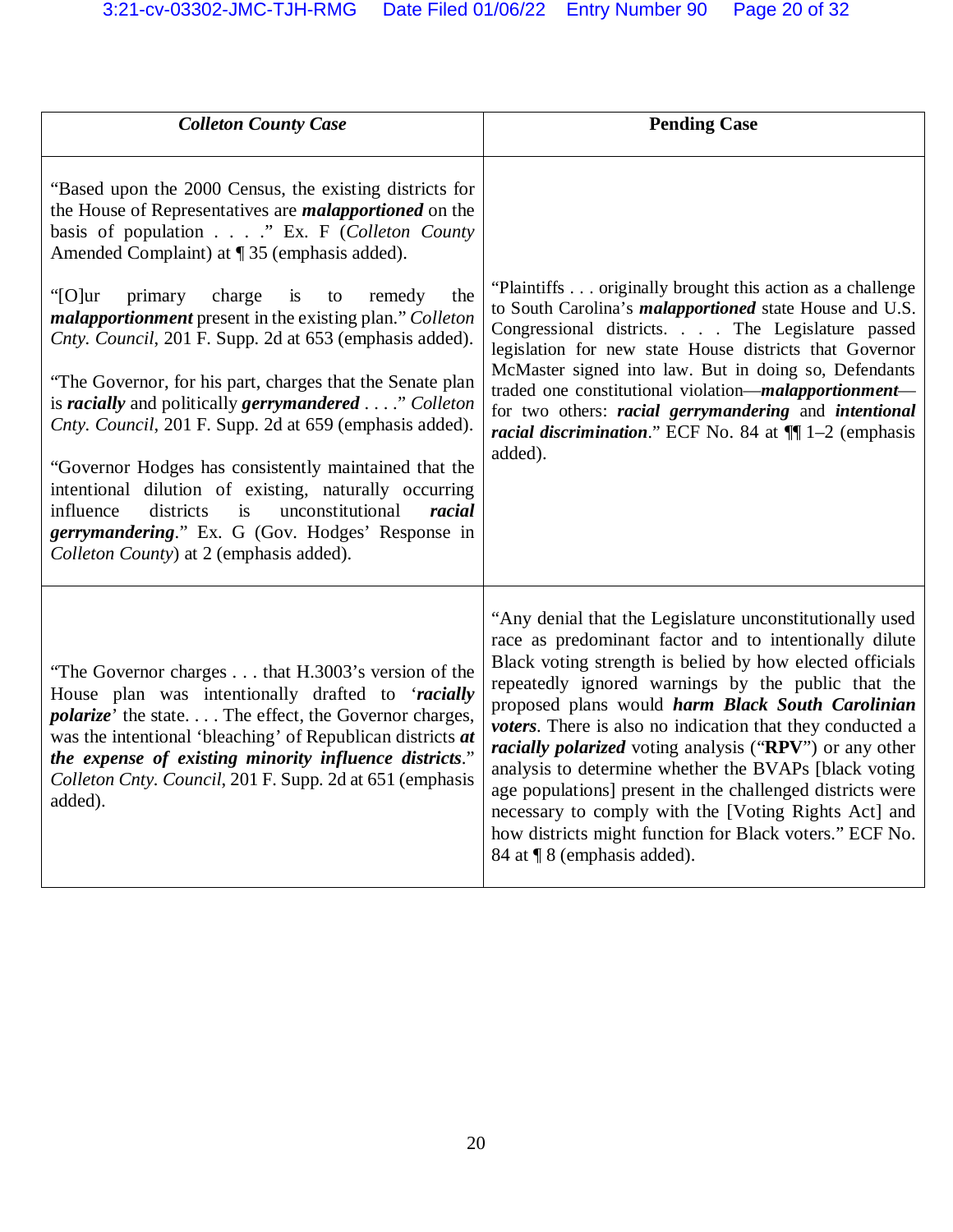| <b>Colleton County Case</b>                                                                                                                                                                                                                                                                                                                                                                                                                                                                                                                                                                                                                                                                        | <b>Pending Case</b>                                                                                                                                                                                                                                                                                                                                                                                                                                                                                                                                                                                                                                                                                                                   |
|----------------------------------------------------------------------------------------------------------------------------------------------------------------------------------------------------------------------------------------------------------------------------------------------------------------------------------------------------------------------------------------------------------------------------------------------------------------------------------------------------------------------------------------------------------------------------------------------------------------------------------------------------------------------------------------------------|---------------------------------------------------------------------------------------------------------------------------------------------------------------------------------------------------------------------------------------------------------------------------------------------------------------------------------------------------------------------------------------------------------------------------------------------------------------------------------------------------------------------------------------------------------------------------------------------------------------------------------------------------------------------------------------------------------------------------------------|
| " Plaintiffs will be seriously injured and their right to<br>vote will be <i>diluted</i> or denied." Ex. F (Colleton County<br>Amended Complaint) at $\P$ 31 (emphasis added).<br>"[T] o prevail on a § 2 claim, a plaintiff must demonstrate<br>that, under the totality of the circumstances, the election<br>scheme enacted by a legislature <i>dilutes</i> the minority's<br>voting strength by either unnecessarily <i>fragmenting</i> or<br><i>packing</i> a politically cohesive minority population."<br>Colleton Cnty. Council, 201 F. Supp. 2d at 633 (emphasis<br>added).                                                                                                               | "The Legislature did so by using race as the predominant<br>factor in creating certain state House districts without a<br>legally<br>acceptable justification<br>and<br>having<br>a<br>discriminatory purpose in <i>packing</i> and <i>cracking</i> Black<br>voters to <i>dilute</i> their vote. $\ldots$ H. 4493 represents the<br>Legislature's intent to use race to maintain political<br>power by unnecessarily <i>packing</i> Black South Carolinians<br>into certain districts and <i>cracking</i> Black voters in other<br>districts." ECF No. 84 at $\P$ $4-5$ (emphasis added).<br>"[T] he House enacted a plan that overall <i>dilutes</i> South<br>Carolinian Black voting power " ECF No. 84 at 108<br>(emphasis added). |
| "The Governor also asserts that his proposed plan<br>adheres more closely to traditional districting principles<br>in South Carolina and maintains more closely the cores<br>of existing districts than does the legislatively passed<br>House plan." Colleton Cnty. Council, 201 F. Supp. 2d at<br>651 (emphasis added).                                                                                                                                                                                                                                                                                                                                                                          | "The House purportedly endeavored to balance the<br>populations (within its criteria of plus or minus 2.5% of<br>the mathematical mean or 5% of the total population),<br>comply with the [Voting Rights Act] and not racially<br>gerrymander in contravention of the U.S. Constitution,<br>and <i>adhere to state criteria based on its guidelines</i> (e.g.,<br>keep districts contiguous and compact; and consider<br>communities of interest and incumbency protection).<br>Yet the House enacted a plan that overall dilutes South<br>Carolinian Black voting power " ECF No. 84 at<br>$\P$ 107–08 (emphasis added).                                                                                                             |
| "Plaintiffs seek in bringing this action to preserve to the<br>extent possible the <i>county lines</i> of Colleton County and<br>other <i>communities</i> of <i>interest</i> identifiable in Colleton<br>County." Ex. F (Colleton County Amended Complaint)<br>at $\P$ 34 (emphasis added).<br>"Generally speaking, <i>traditional redistricting principles</i><br>in South Carolina have directed courts to maintain, where<br>possible, recognized <i>communities</i> of <i>interest</i> and the<br>cores of existing districts, as well as <i>political and</i><br>geographical boundaries delineated within the state."<br>Colleton Cnty. Council, 201 F. Supp. 2d at 647 (emphasis<br>added). | "Race was the predominant factor in the creation of<br>Districts 7, 8, 9, 11, 41, 43, 51, 54, 55, 57, 59, 60, 63,<br>67, 70, 72, 73, 74, 75, 76, 77, 78, 79, 90, 91, 93, 101,<br>105 in H. 4493. Race predominated over <i>traditional</i><br>such<br>redistricting<br>principles<br>maintaining<br>as<br>communities of interest, respecting county and<br><i>municipal boundaries</i> , having compact districts, and<br>protecting incumbents." ECF No. 84 at ¶ 163–64<br>(emphasis added).                                                                                                                                                                                                                                        |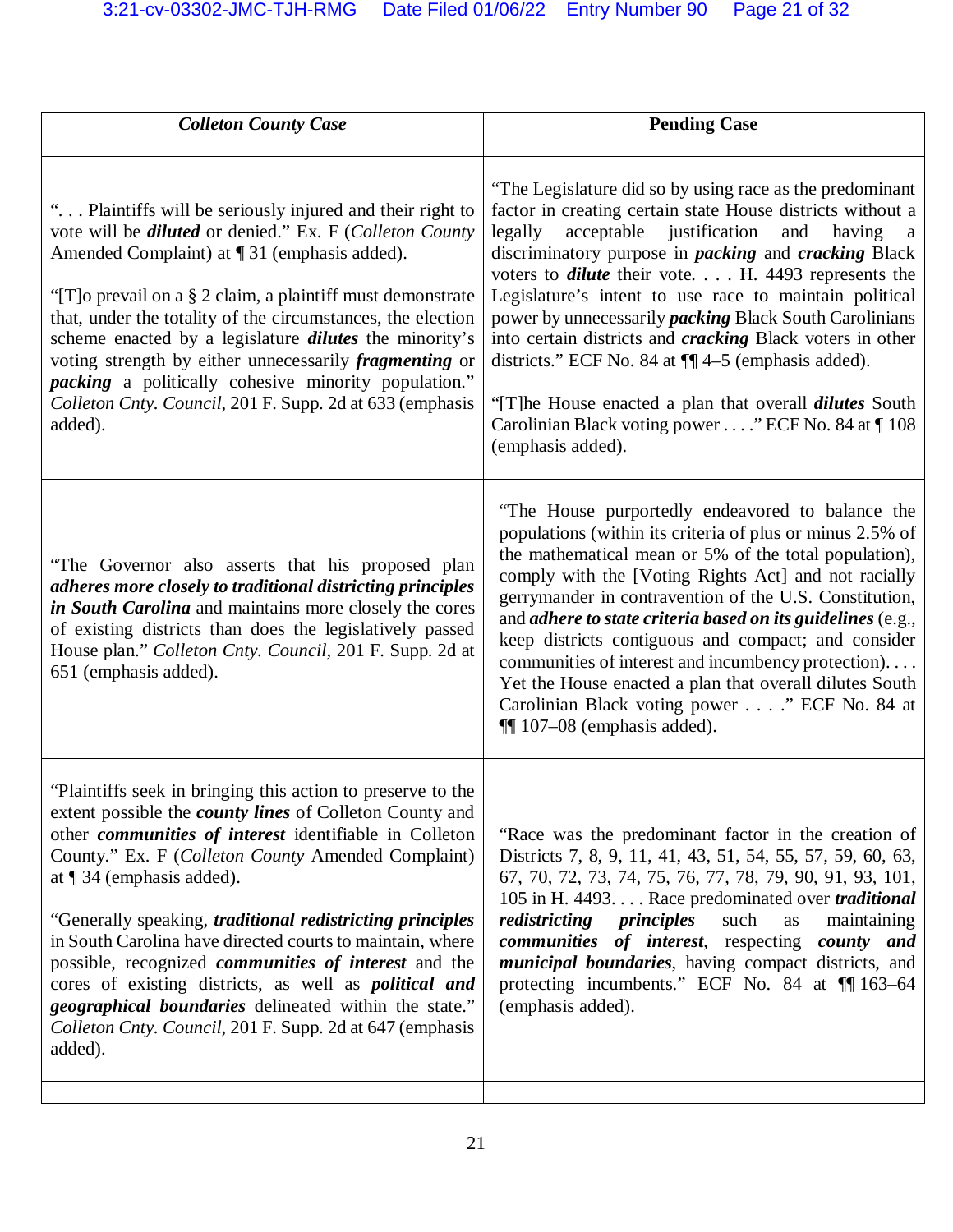| <b>Colleton County Case</b>                                                                                                                                                                                                                                                                                                                                                                                                                                                                                                                                                                         | <b>Pending Case</b>                                                                                                                                                                                                                                                                                                                                                                                                                                                                                                                                                                                                                                                                                                                                                                                                                                                                                                                                                                                                                                                                                   |
|-----------------------------------------------------------------------------------------------------------------------------------------------------------------------------------------------------------------------------------------------------------------------------------------------------------------------------------------------------------------------------------------------------------------------------------------------------------------------------------------------------------------------------------------------------------------------------------------------------|-------------------------------------------------------------------------------------------------------------------------------------------------------------------------------------------------------------------------------------------------------------------------------------------------------------------------------------------------------------------------------------------------------------------------------------------------------------------------------------------------------------------------------------------------------------------------------------------------------------------------------------------------------------------------------------------------------------------------------------------------------------------------------------------------------------------------------------------------------------------------------------------------------------------------------------------------------------------------------------------------------------------------------------------------------------------------------------------------------|
| "[The Governor alleges that] [b]y <i>increasing the BVAP</i><br>[black voting age population] in current majority-<br>minority districts, the Senate Republicans make the<br>adjoining 'superwhite' districts Republican strongholds."<br>Colleton Cnty. Council, 201 F. Supp. 2d at 659 (emphasis<br>added).<br>"The Governor asserts that this 'max-black' policy has<br>resulted in an unnecessarily high black voting age<br><i>percentage</i> in most majority-minority districts." Colleton<br>Cnty. Council, 201 F. Supp. 2d at 644 (emphasis added).                                        | "Defendants <i>increased</i> District 93's <b>BVAP</b> an unusually<br>high amount, from 43% to 51%, unnecessarily moving a<br>large number of BVAP precincts into the area." ECF No.<br>84 at ¶157 (emphasis added).                                                                                                                                                                                                                                                                                                                                                                                                                                                                                                                                                                                                                                                                                                                                                                                                                                                                                 |
| "Black voters are generally politically cohesive and white<br>voters almost always vote in blocs to defeat the<br><i>minority's candidate of choice</i> [T] here is a well-<br>documented hierarchy in the preference of black voters.<br>With few exceptions, black voters demonstrate an<br>overwhelming preference for black Democrats as their<br>representatives,<br>followed<br>by<br>white<br>Democrats,<br>particularly in a general election, but black voters<br>virtually never vote for a Republican candidate."<br>Colleton Cnty. Council, 201 F. Supp. 2d at 641 (emphasis<br>added). | "RPV [racially polarized voting] patterns continue to<br>exist in various parts of South Carolina. On the state<br>level, for example, according to an RPV analysis of the<br>2020 election for U.S. Senate, Jamie Harrison, the<br>candidate of choice of Black voters across South<br>Carolina, received only 25% of white voter support and<br>was defeated, despite receiving 98% of Black voter<br>support. Similar patterns were present in elections<br>featuring <b>Black-preferred</b> candidates in other key<br>elections For example, in the 2018 election for<br>Secretary of State, Melvin Whittenburg, the candidate of<br>choice of Black voters across South Carolina, received<br>only 23% of white voter support<br>and was defeated, despite receiving 95% of Black voter<br>support. In the 2018 election for State<br>Treasurer, Rosalyn Glenn, the <i>candidate of choice</i> of<br>Black voters across South Carolina, received<br>only 21% of white voter support and was defeated,<br>despite receiving 95% of Black voter support." ECF No.<br>84 at ¶72 (emphasis added). |
| "Although white voters will <i>cross over</i> to vote for black<br>candidates at a rate of 21% in general elections, they will<br>cross over to vote for a black candidate in primary<br>elections at a rate of only 8%." Colleton Cnty. Council,<br>201 F. Supp. 2d at 641 (emphasis added).                                                                                                                                                                                                                                                                                                       | Plaintiffs' Amended Complaint cites to Jackson v.<br>Edgefield County, South Carolina School District, 650 F.<br>Supp. 1176, 1198 (D.S.C. 1986), for the proposition that<br>"[t] he tenacious strength of white bloc voting usually is<br>sufficient to overcome an electoral coalition of black<br>votes and white 'crossover' votes." ECF No. 84 at 161<br>(emphasis added).                                                                                                                                                                                                                                                                                                                                                                                                                                                                                                                                                                                                                                                                                                                       |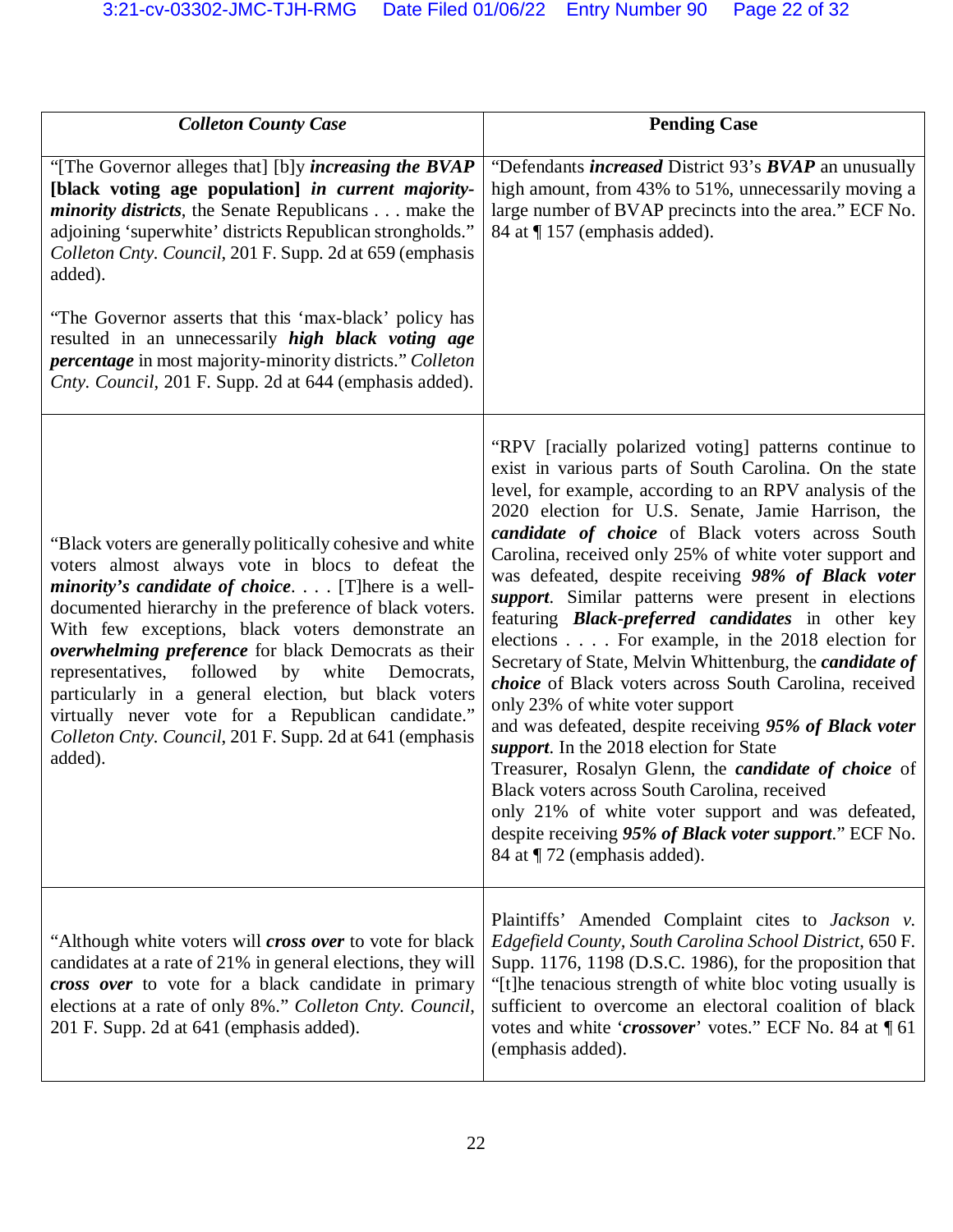## *(iii) Similarity of Evidence, Defenses, and Witnesses*

The evidence, defenses, and witnesses will be similar as well. In *Colleton County*, "*the number and composition* of majority-minority districts in each proposed plan *accounted for the lion's share of the evidence* in every phase of this case." *Colleton Cnty. Council*, 201 F. Supp. 2d at 631 (emphasis added). In the pending case, Paragraphs 112 through 159 of Plaintiffs' Amended Complaint allege a *number* of separate House Districts (28 to be exact) have BVAP *compositions* that are not to their liking. ECF No. 84 at ¶¶ 112–59. Admittedly, Plaintiffs have not yet offered a competing plan of House Districts with more or less majority-minority districts than the plan passed by the South Carolina General Assembly. However, it is unreasonable to conclude the total number of majority-minority districts will not be a critical piece of evidence in the pending litigation, especially when it was so critical in *Colleton County*. *See Colleton Cnty. Council*, 201 F. Supp. 2d at 656–57 (discussing "the Governor's plan [with] 27 majority-minority districts," "the House plan [with] 28 majority-minority districts," and the "court-drawn plan contain [ing] 29 majority-minority districts").

Regardless of whether Plaintiffs present a competing plan, the number of majority-minority districts will certainly be a defense offered to rebut Plaintiffs' claims of intentional discrimination under Section 2 of the Voting Rights Act based on allegations of packing of majority-minority districts. In fact, there were only 17 majority-minority House Districts during the 2020 election cycle, but the enacted plan for future elections of House Districts includes 21 majority-minority districts. *See Current District Demographics*, South Carolina House of Representatives Redistricting 2021, https://redistricting.schouse.gov/demographicspredraw.html (last visited Jan. 5, 2022) (reporting Current House District Demographics Final Data); South Carolina House of Representatives Redistricting 2021, https://redistricting.schouse.gov/index.html (last visited Jan.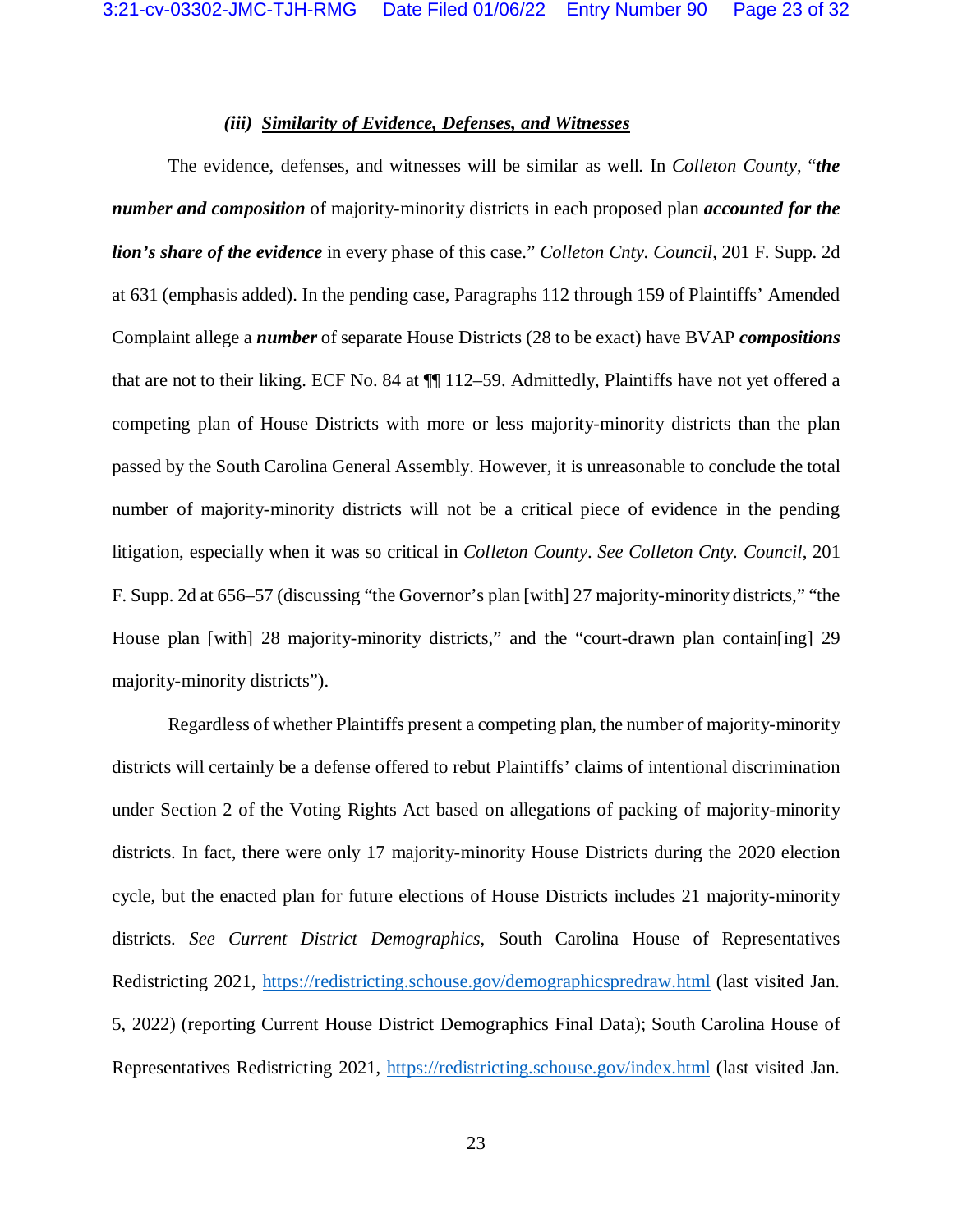5, 2022) (reporting Act No. 117 Plan Demographics). Admittedly, this "benchmark standard" is traditionally analyzed under Section 5 claims, but the benchmark analysis under Section 2 was important in *Colleton County* and will be important in the present litigation as well. *See Colleton Cnty. Council*, 201 F. Supp. 2d 655 ("The court plan also complies with § 2 of the Voting Rights Act. In preparing the new districting plan, we considered every existing majority-minority district present in the benchmark plan, as well as other areas pointed out to us by the parties as ones that § 2 might require."). After all, it is a strong defense against intentional discrimination when the current enacted plan *increases* majority-minority districts from the previous cycle.

In addition to BVAP percentages, other statistical evidence will be similar as well. That evidence includes, but is not limited to:

- **Population growth and shifts,** *see Colleton Cnty. Council*, 201 F. Supp. 2d at 626, ECF No. 84 at ¶ 106 ("South Carolina's population grew by 10.7% between 2010 and 2020. Although the Black population grew only slightly over the last decade, it shifted within the State . . . .");
- Population deviation between districts, *see Colleton Cnty. Council*, 201 F. Supp. 2d at 631, ECF No. 84 at ¶¶ 49–50 (discussing state and federal views on deviation);
- Black voter preference percentages, *see Colleton Cnty. Council*, 201 F. Supp. 2d at 641, ECF No. 84 at ¶ 72; and
- White crossover percentages, *see Colleton Cnty. Council*, 201 F. Supp. 2d at 641, ECF No. 84 at ¶ 61.

The House Districts at issue are similar as well. At least three of the seven sets of challenged House Districts in the instant case cover the same counties that were in dispute in *Colleton County*, i.e. Sumter, Horry/Dillon, and Richland Counties. *Colleton Cnty. Council*, 201 F. Supp. 2d at 651–57. In other words, at least 15 of the 28 currently-challenged House Districts (i.e. a majority) are within the same general area as the ones in dispute in *Colleton County*. But no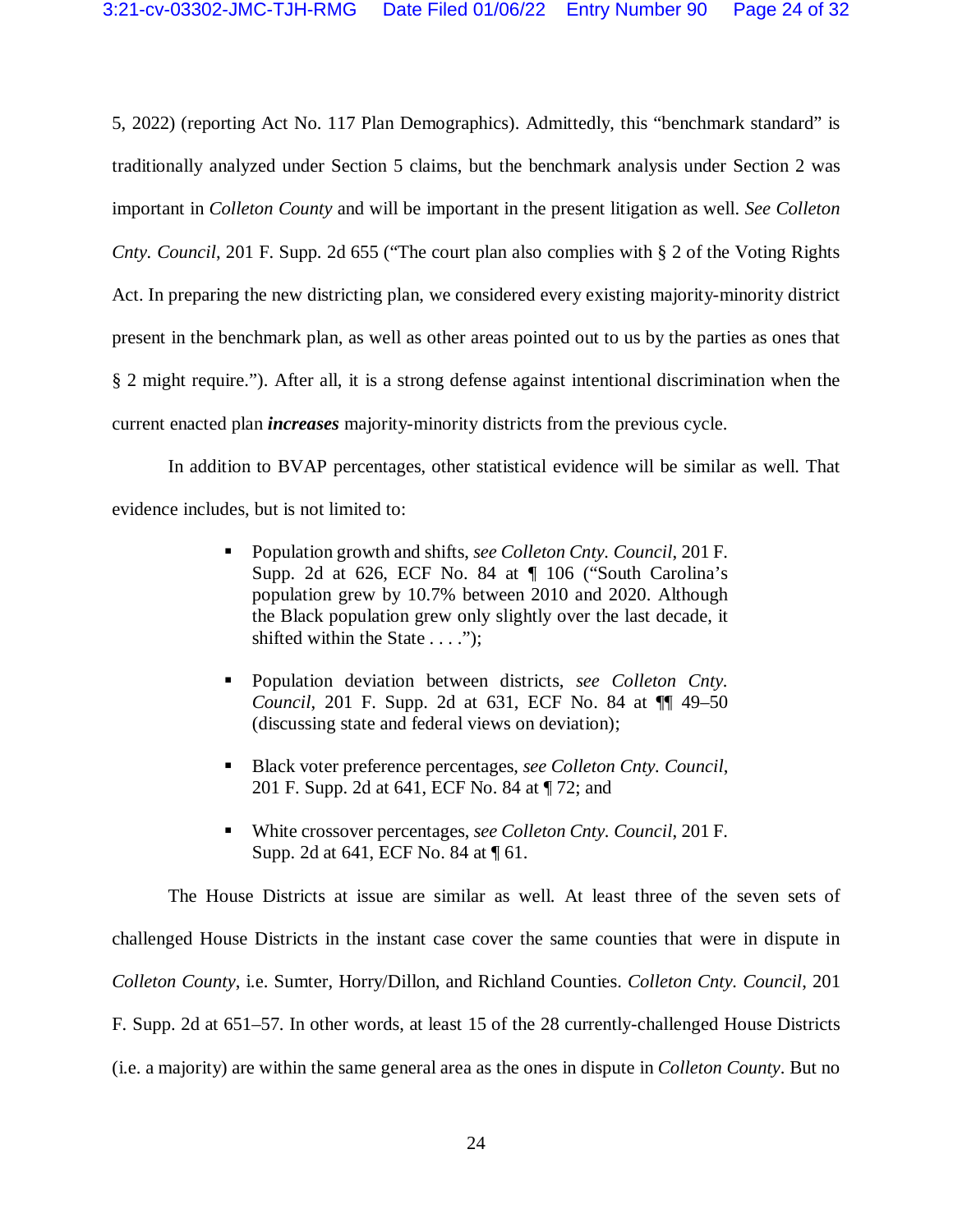one anticipates these to be the only districts challenged, as it is reasonably foreseeable for there to be even more crossover in districts when Plaintiffs present their challenge to the Senate and Congressional districts.

Lastly, it is reasonably foreseeable that at least some number of witnesses will be identical. Congressman James Clyburn testified in *Colleton County* and, as the longest serving member in the state's Congressional delegation, was identified as a witness in the *Backus* disqualification motion that resulted in Judge Gergel's disqualification order referenced above, and will almost certainly be a witness to be deposed or called at trial by one of the parties here during any phase of the litigation dealing with the Congressional maps. Likewise, Defendant House Speaker James H. Lucas was deposed by Judge Gergel as a witness in *Colleton County* and, as a named defendant here and the current Speaker of the House of Representatives, will likely testify. Moreover, there are other witnesses who testified in *Colleton County* and/or *Backus* who will likely testify here, including at least one expert witness. *The commonality of witnesses* was highlighted by Judge Gergel himself in his disqualification order in *Backus*. Judge Gergel acknowledged that a number of likely witnesses in the defense of the *Backus* redistricting plan played key roles in the plans under consideration in *Colleton County* and were extensively deposed or cross-examined by Judge Gergel himself. Ex. B (*Backus* Disqualification Order) at 4, n.2 ("[A] reasonable person outside the judiciary might conclude that service of the former adversarial attorney in the 2002 reapportionment litigation in the present legislative reapportionment case on the three judge panel would create an *appearance* of partiality.") (emphasis in original). Judge Gergel ultimately agreed the extensive interactions between himself and the similar witnesses created a public appearance issue that required disqualification. *Id.* at 4.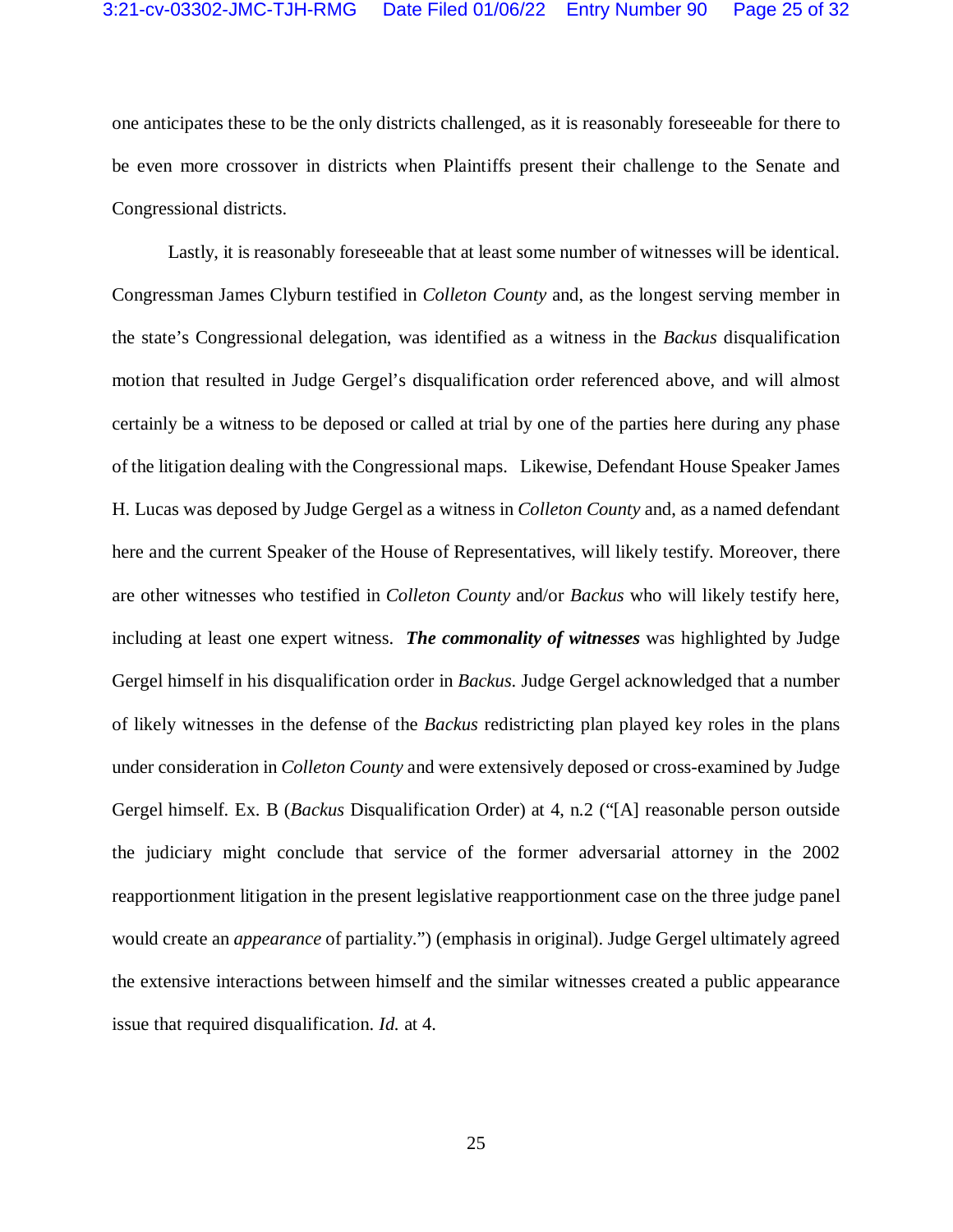Based on the foregoing, the reliance upon precedent in these redistricting cases, the mirrorimage issues and allegations, and the similarity of the evidence, defenses, and witnesses, all demonstrate how *Colleton County* and the pending case constitute the same matter in controversy. As such, Judge Gergel's participation in *Colleton County* mandates disqualification under subsection (b)(2) of Section 455.

## **C.** *Confluence of Facts under Section 455(a)*

Notwithstanding the two prongs of Section 455(b), the "confluence of facts" set forth above and below "create a reason for questioning" Judge Gergel's impartiality and independently necessitates disqualification under the "catchall" provision of Section 455(a). *DeTemple*, 162 F.3d at 287; *Liteky*, 510 U.S. at 548.

A judge "*shall* disqualify himself in any proceeding in which his impartiality *might reasonably be questioned*." 28 U.S.C. § 455(a) (emphasis added). This broadly sweeping language "expands the protection of § 455(b)." *Liteky*, 510 U.S. at 552. "Obviously, it is possible for facts to indicate that a judge might be biased such that recusal is required under § 455(a) even though none of those facts indicate actual bias necessitating recusal under § 455(b)." *DeTemple*, 162 F.3d at 286. "Judges, accustomed to the process of dispassionate decision making and keenly aware of their Constitutional and ethical obligations to decide matters solely on the merits, may regard asserted conflicts to be more innocuous than an outsider would." *Id.* at 287. However, in applying the objective standard of this statute, the court "must keep in mind that the hypothetical reasonable observer is **not** the judge himself or a judicial colleague but a person **outside** the judicial system." *Id. (emphasis added).* Lastly, Section 455(a) favors disqualification even more so when, as here, the judge, rather than the jury, makes factual determinations. *See Chase Manhattan Bank v. Affiliated FM Ins. Co.*, 343 F.3d 120, 129 (2d Cir. 2003); *Travelers Ins. Co. v. Liljeberg Enters.,*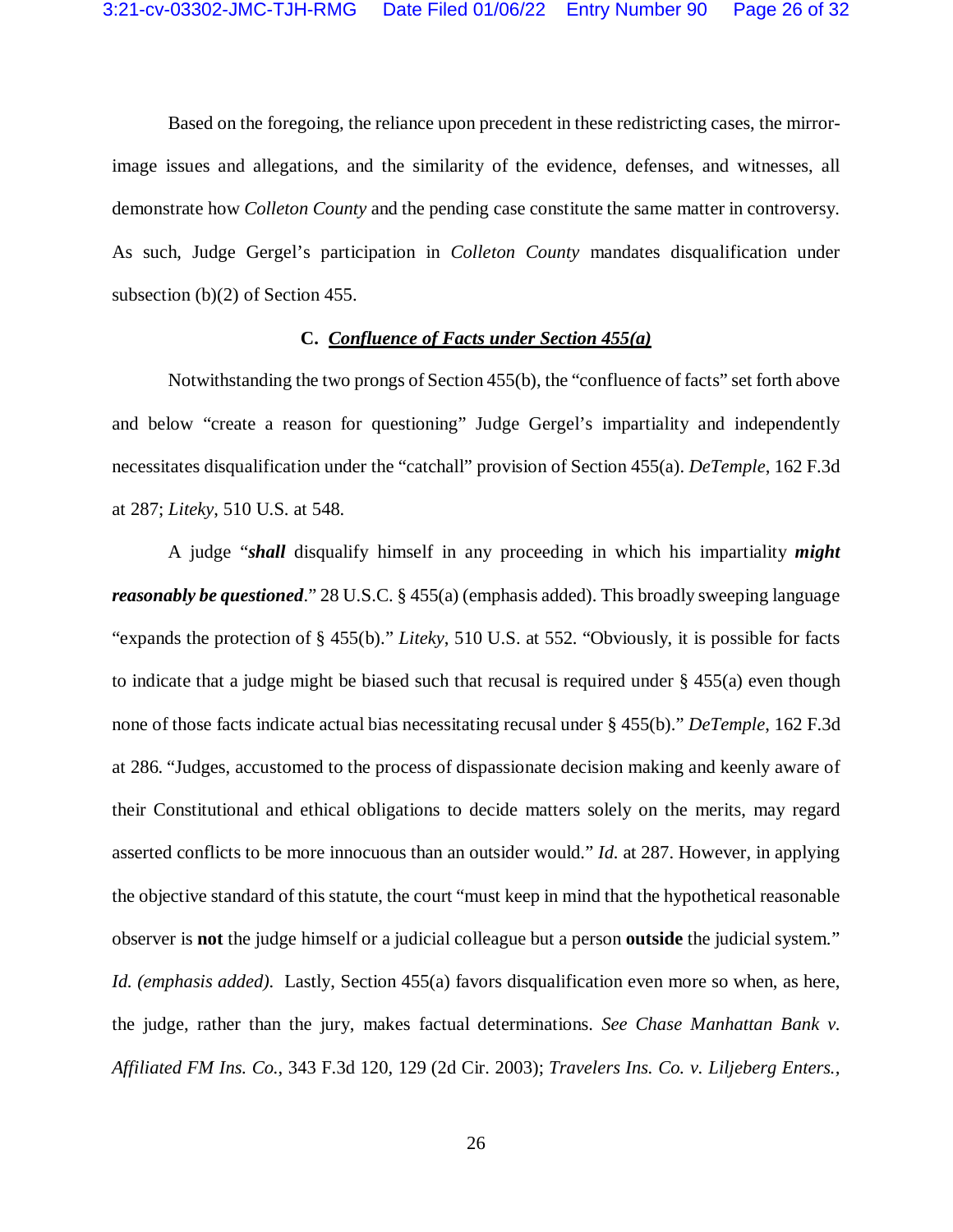*Inc.*, 38 F.3d 1404, 1412 (5th Cir. 1994). As set forth below, Judge Gergel's history of disqualification, his zealous advocacy as a participant in the historical fabric of South Carolina's redistricting jurisprudence, and most recently, statements made in the course of the present litigation, all add to the confluence of facts discussed above and compel the conclusion that Judge Gergel should disqualify himself.

### *(i) Judge Gergel's History of Disqualifications*

First and foremost is Judge Gergel's previous disqualification in *Backus*. A reasonable observer expects consistency from the judicial system and the judiciary—to rule alike in similar cases and controversies. *See* Ronald J. Krotoszynski, Jr., *An Epitaphios for Neutral Principles in Constitutional Law: Bush v. Gore and the Emerging Jurisprudence of Oprah!*, 90 Geo. L.J. 2087, 2141 (2002) ("Reasonable observers of the process of constitutional adjudication should agree that consistency in constitutional law is no vice and that abrupt departures on the part of Justices from previous positions without persuasive explanations are no virtue (and should be avoided)."). Here, Chief Justice Roberts' recent comments bear repeating: "[federal judges] are duty-bound to strive for 100% compliance because public trust is essential, not incidental, to our function. Individually, judges must be scrupulously attentive to both the letter and spirit of our rules. . . ." Chief Justice John Roberts, *2021 Year-End Report on the Federal Judiciary* 3–4 (Dec. 31, 2021).

As a corollary, a reasonable observer is someone who would expect disqualification in one case to require disqualification in the other. Indeed, there is ample authority supporting this position. For example, in cases that have been consolidated, "recusal in the one would entail recusal in the other." *Cheney*, 541 U.S. at 914. This issue occurred in a case in which a judge attempted to sever two parties from a case in order to "cure" the conflict. The Court of Appeals for the Federal Circuit held that severing rather than recusal from the entire proceeding was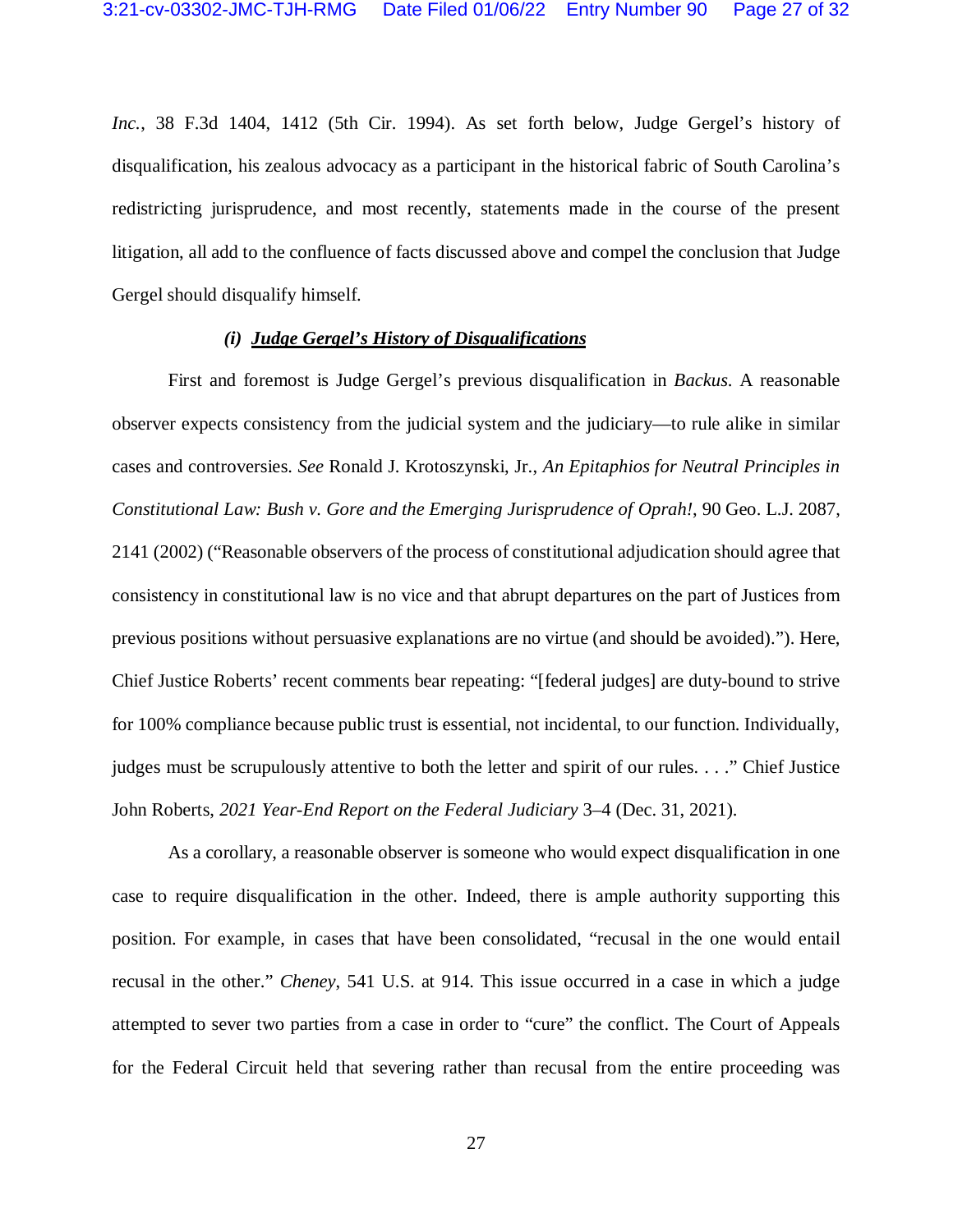inappropriate. *Shell Oil Co.*, 672 F.3d at 1291. The Federal Circuit also held disqualification was particularly warranted "where, as here, there is substantial overlap with respect to the issues involved in the remaining parties' claims, and the matters had been considered jointly throughout the proceedings." *Id.* Likewise in the instant case, there is substantial overlap between the issues of *Colleton County* and the pending case, which Judge Gergel will not be able to sever. Further, although *Backus* is not consolidated with the pending case, *Backus*—alongside *Colleton County* constitutes the same matter in controversy, such that a reasonable observer would expect the determination that disqualification was required in *Backus* to require disqualification in the pending case. Because Judge Gergel disqualified himself in *Backus*, he should disqualify himself from this case as well.<sup>7</sup>

Second, in *Dong*, Judge Gergel recognized disqualification was required to "preserve public confidence in our system of justice." Ex. E (*Dong* Disqualification Order) at 2. Further, Judge Gergel's citation to *Black* is notable. Much like in this case, the judge in *Black* found that a public appearance issue would arise if he were to hear a high-profile case involving the House Speaker when the judge had a history of representing litigants in reapportionment cases on the *opposite* side of the Speaker of the House. A comparison of this case and *Black* is far more striking from a factual perspective than the comparison of *Black* and *Dong*—and the rationale supporting recusal here is much stronger, as the facts are more analogous and as *Dong* involved a criminal prosecution of one individual, while this case will impact millions of South Carolinians.

 $\overline{a}$ 

<sup>7</sup> Of note, when presented with this same case law of *Cheney* and *Shell Oil* in the consolidated case involving the lawsuits against the Federal Bureau of Investigation for failures in conducting proper background checks of Dylann Roof, Judge Gergel acknowledged the "public appearance issue" raised by his continued participation in the remaining cases and the "risk that a final decision . . . might be overturned on appeal." Ex. D (*Sanders* Disqualification Order). The same is true here.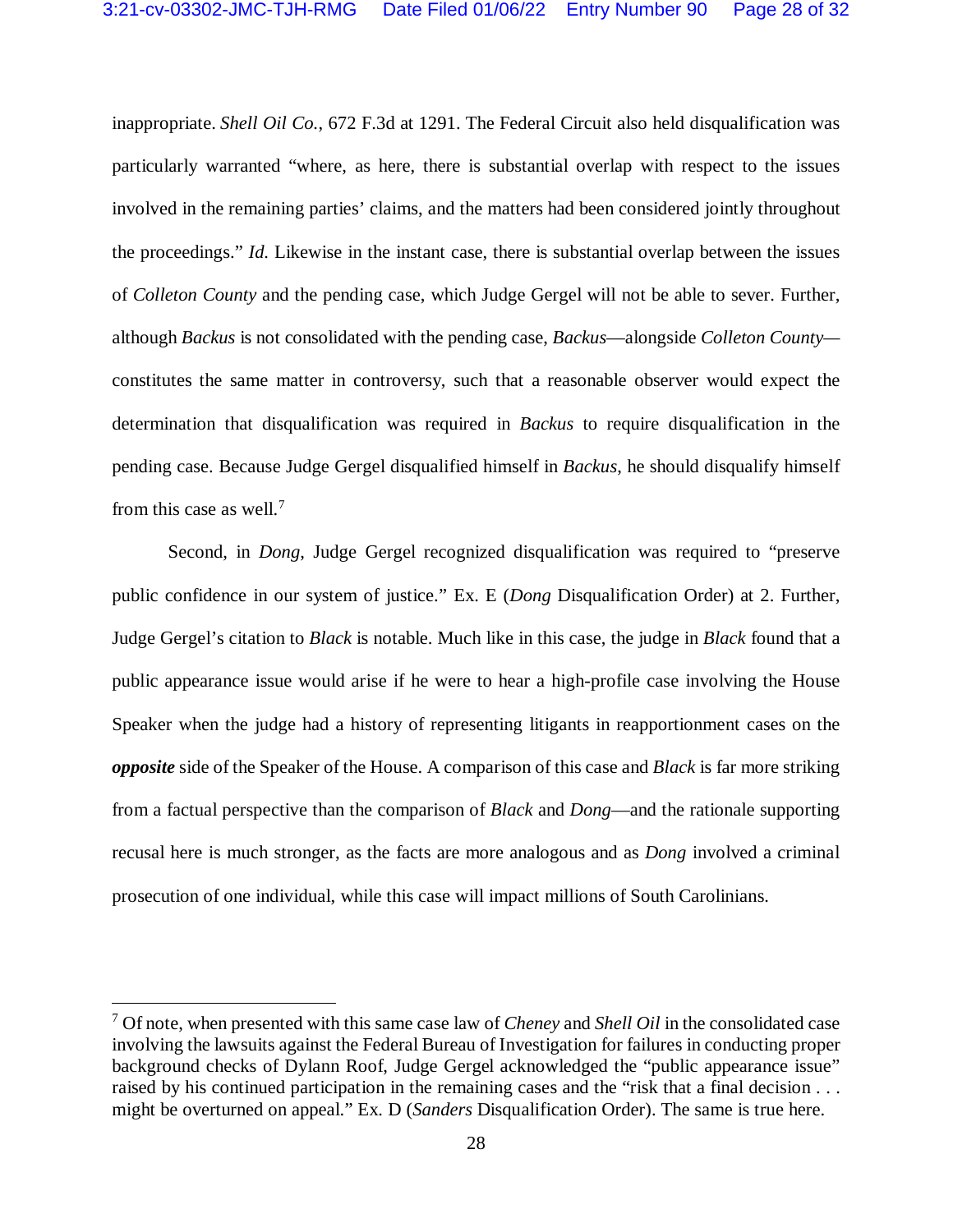# *(ii) Judge Gergel's Participation in South Carolina Prior Redistricting Litigation*

The three-judge panel in *Colleton County* observed that the "redistricting process in South Carolina has historically been a troubled one." *Colleton Cnty. Council*, 201 F. Supp. 2d at 623. Indeed, in both their initial and now in their Amended Complaint, Plaintiffs in the instant case spent over three pages recounting some of this history. ECF No.1 at  $\P$  8, 16, & 53–62; ECF No. 84 at ¶¶ 3, 37–44, & 172. The House Defendants do not dispute the historical backdrop to legislative redistricting in this state, but the great strides South Carolina has made in recent decades should also be recognized, such as the House's successful receipt of a preclearance decision from the Justice Department under Attorney General Eric Holder and its successful defense of the House's maps in *Backus*—*maps on which the instant maps are based*. Rather than recognize this development, however, Plaintiffs have chosen to invoke the more inglorious points of South Carolina's redistricting history in this litigation—and Judge Gergel has been an integral player in that history in both recent and relevant redistricting jurisprudence. Indeed, Judge Gergel has, in two separate cases, sided with and advocated for positions taken by Plaintiffs in *this* litigation. In a filing he submitted to the district court, Judge Gergel stated the maps passed by the Republicancontrolled legislature in the *Colleton County* litigation "represents another episode of South Carolina's continuing difficulty in fulfilling its responsibility to draw valid election districts." Ex. H (Gov. Hodges' Trial Brief in *Colleton County*) at 2. Echoing Judge Gergel's earlier words, as noted earlier, Plaintiffs submitted a re-telling of this history in their Amended Complaint from a vantage point strikingly similar to Judge Gergel's trial brief in *Colleton County*. ECF No. 84 at ¶¶ 3, 37–44, & 172. The unavoidable appearance issue arising from these facts is that Judge Gergel formed an opinion on these issues in prior litigation and is now being asked to focus on this history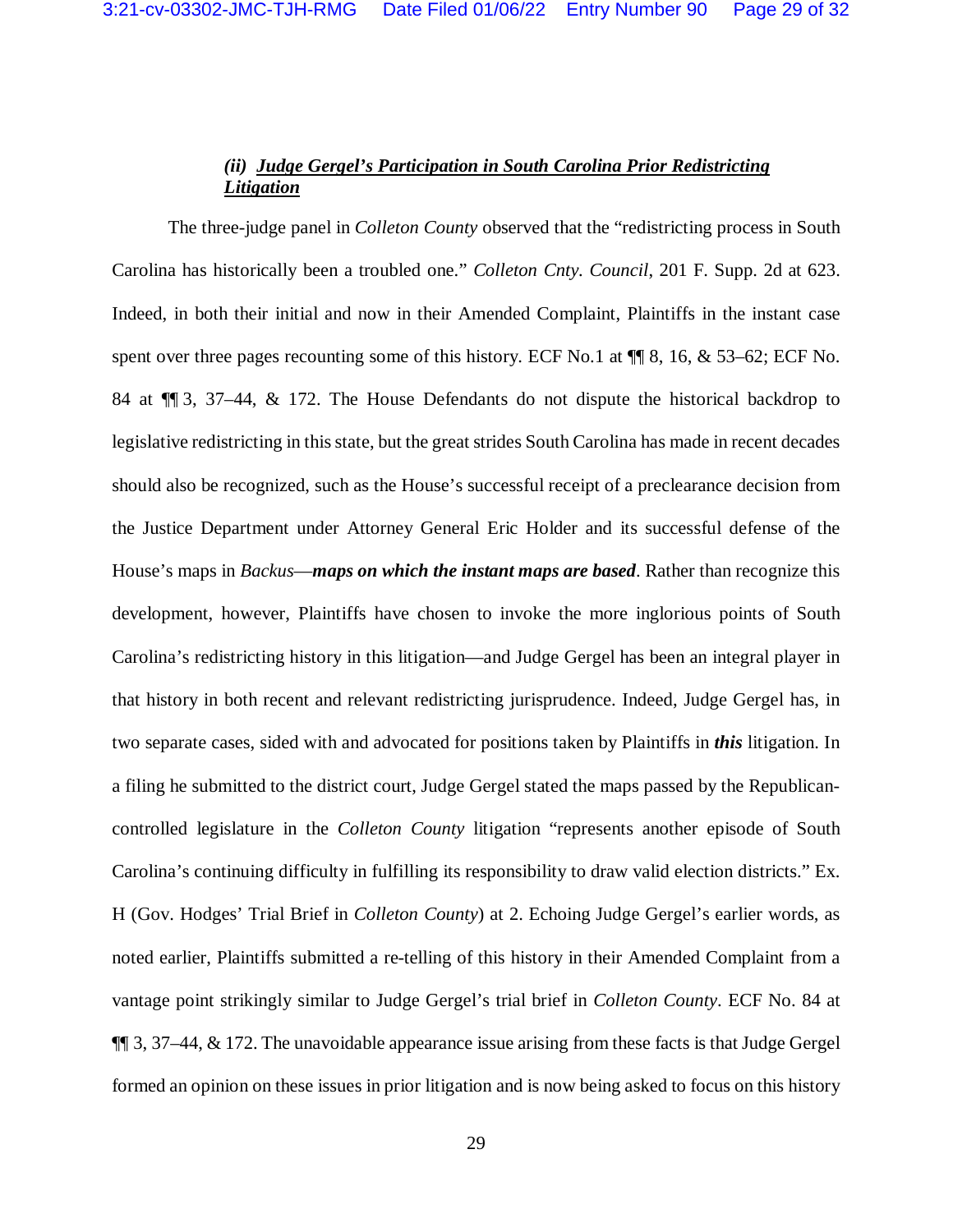again in an impossibly impartial and unbiased manner. It is axiomatic that a reasonable observer outside the judiciary might reasonably question whether Judge Gergel can be impartial and unbiased, or whether he is necessarily susceptible to undue influence from his sincere beliefs regarding South Carolina's past legislative redistricting. Because this history would cause a reasonable observer to question Judge Gergel's impartiality, disqualification is required.

### *(iii) Judge Gergel's Statements Within the Current Litigation*

Lastly, comments made during the December 22, 2021, status conference further support disqualification. Most concerning, Judge Gergel made a comment about attacking the House and Senate plans. Ex. A (Transcript of Status Conference) at 7. A reasonable observer, only able to review the transcript of the status conference, would reasonably be alarmed at this statement, especially in light of Judge Gergel's previous opposition to Senate- and House-approved redistricting plans as a lawyer. These statements could reasonably create the appearance of impartiality, particularly when considered with, among other facts discussed herein, Judge Gergel's prior history of litigating redistricting cases representing plaintiffs seeking relief similar to that sought by Plaintiffs in this case. His personal participation as lead counsel in these unique landmark proceedings coupled with these recent statements would necessarily give pause to a reasonable, outside observer, "not knowing whether or not the judge is actually impartial . . . ." *DeTemple*, 162 F.3d at 286 (emphasis added) (quoting *Hathcock*, 53 F.3d at 41). These recent statements in this proceeding constitute additional facts within the confluence of facts that would lead a reasonable observer to question his impartiality. Thus, at a minimum, the standard under Section 455(a) has been met.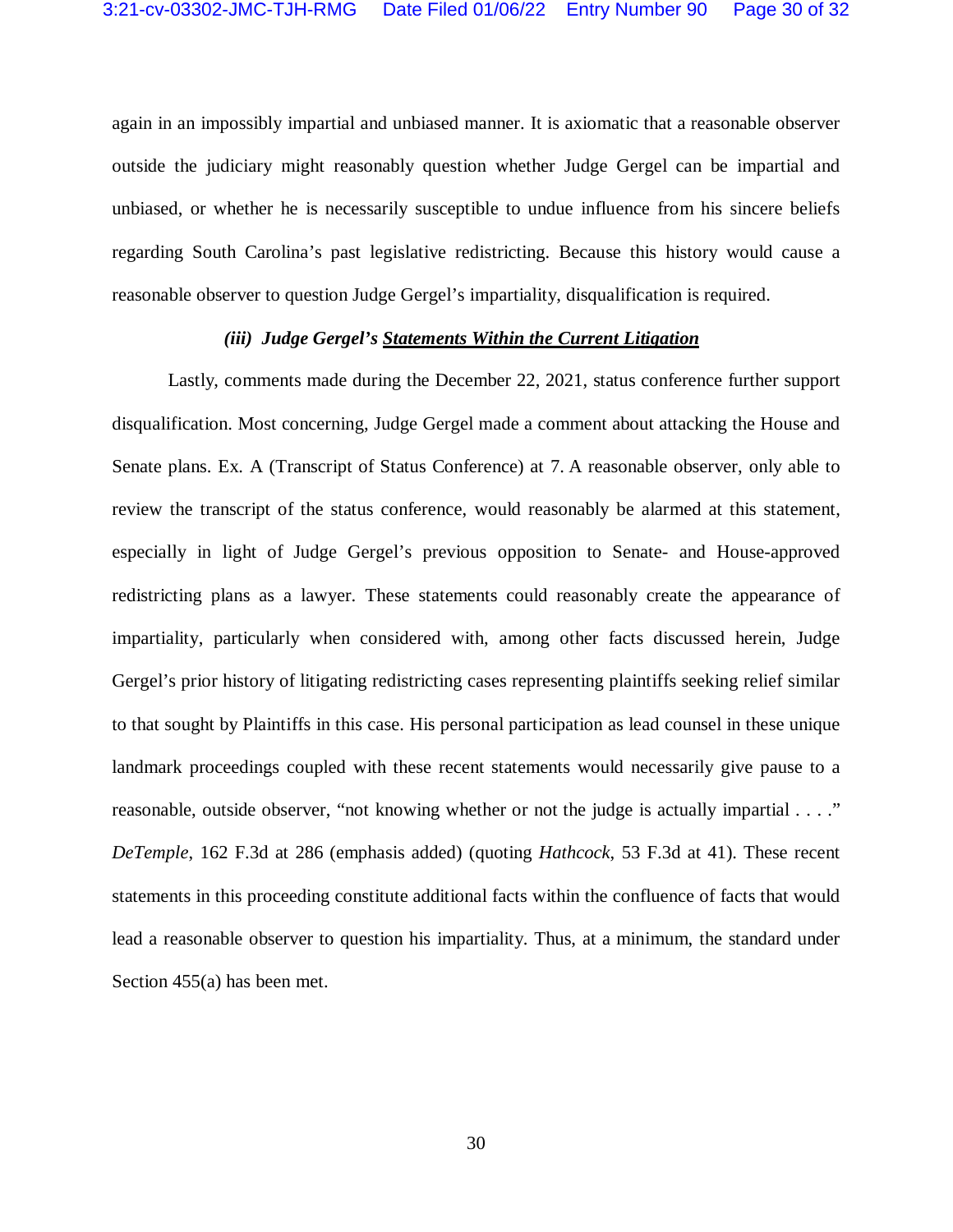### **CONCLUSION**

Based on the foregoing, disqualification is necessary to avoid, as the Supreme Court held, "even the appearance of partiality." Writing as an advocate in the *Colleton County* case, Judge Gergel aptly described redistricting as a "political thicket." The House Defendants agree and respectfully add that Judge Gergel's history with, and his active participation in, previous redistricting cases, coupled with the other facts and circumstances earlier cited, produce the inescapable conclusion that recusal is the only way to comply with the "letter and spirit of our rules" codified in 28 USC § 455. As such, the House Defendants respectfully request that Judge Gergel disqualify himself from the Panel, and for such other and further relief as the Court deems just and proper. The House Defendants consulted with Plaintiffs before filing this Motion to ensure strict compliance with Rule 7.02 of the Local Civil Rules for the United States District Court for the District of South Carolina, and Plaintiffs are expected to oppose this Motion.